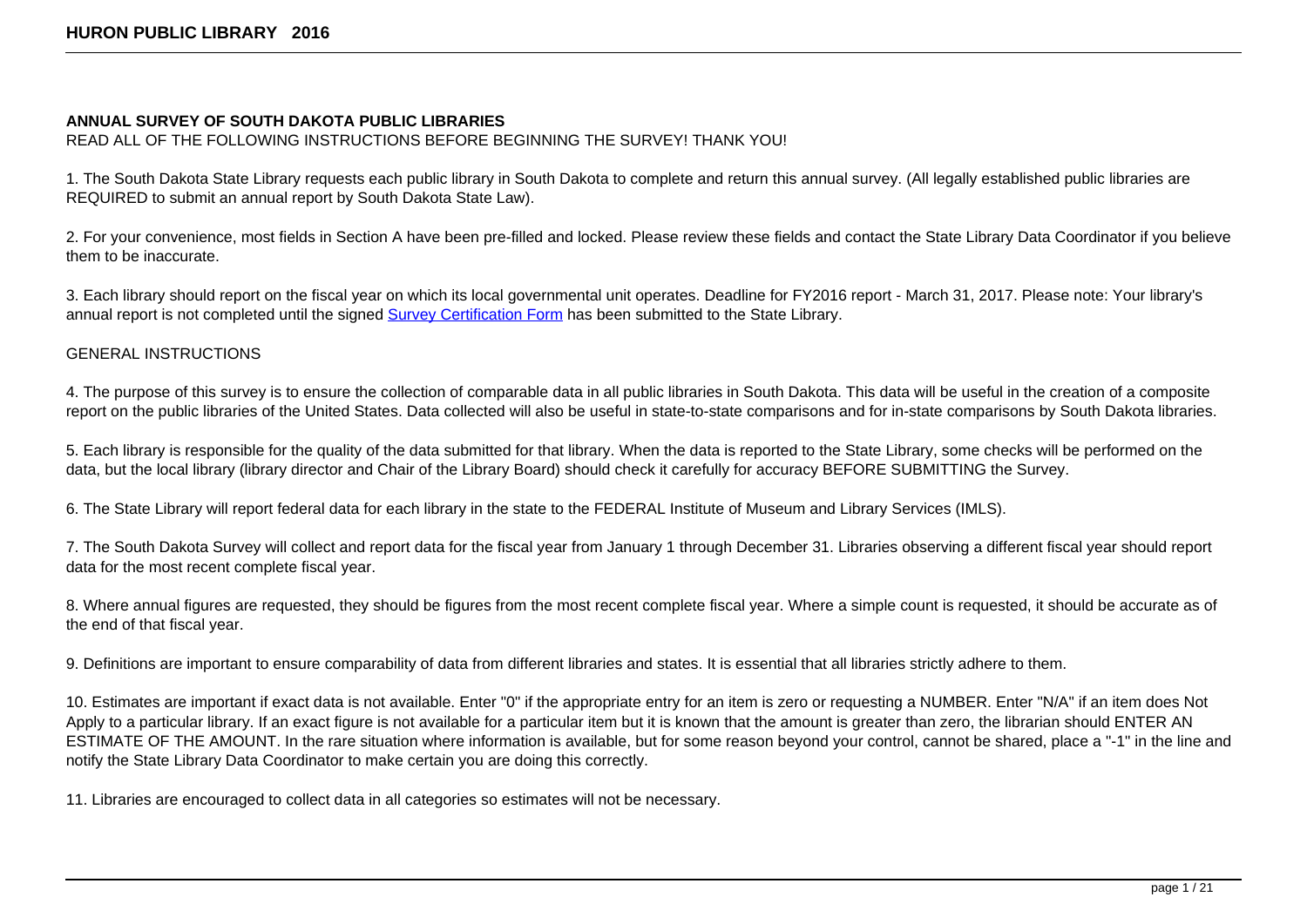12. All financial entries should be rounded off to the nearest dollar.

13. IMPORTANT NOTICE to ALL SCHOOL/PUBLIC combination libraries: Contact the State Library Data Coordinator for instructions on how to report combo library statistics.

### **Contact the State Library for help on the annual survey**

QUESTIONS? If parts of the form are unclear or you need technical assistance, feel free to call or email for assistance. CONTACT: Data Coordinator, State Library

- Call State Library toll free: 1-800-423-6665, option 6
- Call the Data Coordinator office: 605-280-5834
- Email: [Shawn.Behrends@state.sd.us](mailto:shawn.behrends@state.sd.us?Subject=Question%20about%20my%20annual%20report)

## **SECTION A. GENERAL INFORMATION**

If you believe any of the prefilled and locked information in Section A to be incorrect, contact the [State Library Data Coordinator](mailto:shawn.behrends@state.sd.us?Subject=Question%20about%20my%20annual%20report) for assistance.

| IA01.L.<br>: Name<br>ıbrar | LIBRARY<br><b>NPUBLIC</b><br>HURON |
|----------------------------|------------------------------------|
| A02.County                 | <b>BEADLE</b>                      |

## **Mailing Address**

| A03.Mailing Address    | <b>1521 DAKOTA AVE SOUTH</b> |
|------------------------|------------------------------|
| A04.Street Address     | <b>1521 DAKOTA AVE SOUTH</b> |
| A05.Mailing City       | HURON                        |
| A06.Mailing ZIP Code   | 57350                        |
| A07.Mailing ZIP+4 Code | 2797                         |

#### **Contact**

| A08.Library Director           | <b>Shirley Apley</b>               |
|--------------------------------|------------------------------------|
| A09.Phone (Library)            | 6053538530                         |
| AA0.Fax                        | (605) 353-8532                     |
| A11. Email address of director | librarydirector@libraryhuronsd.com |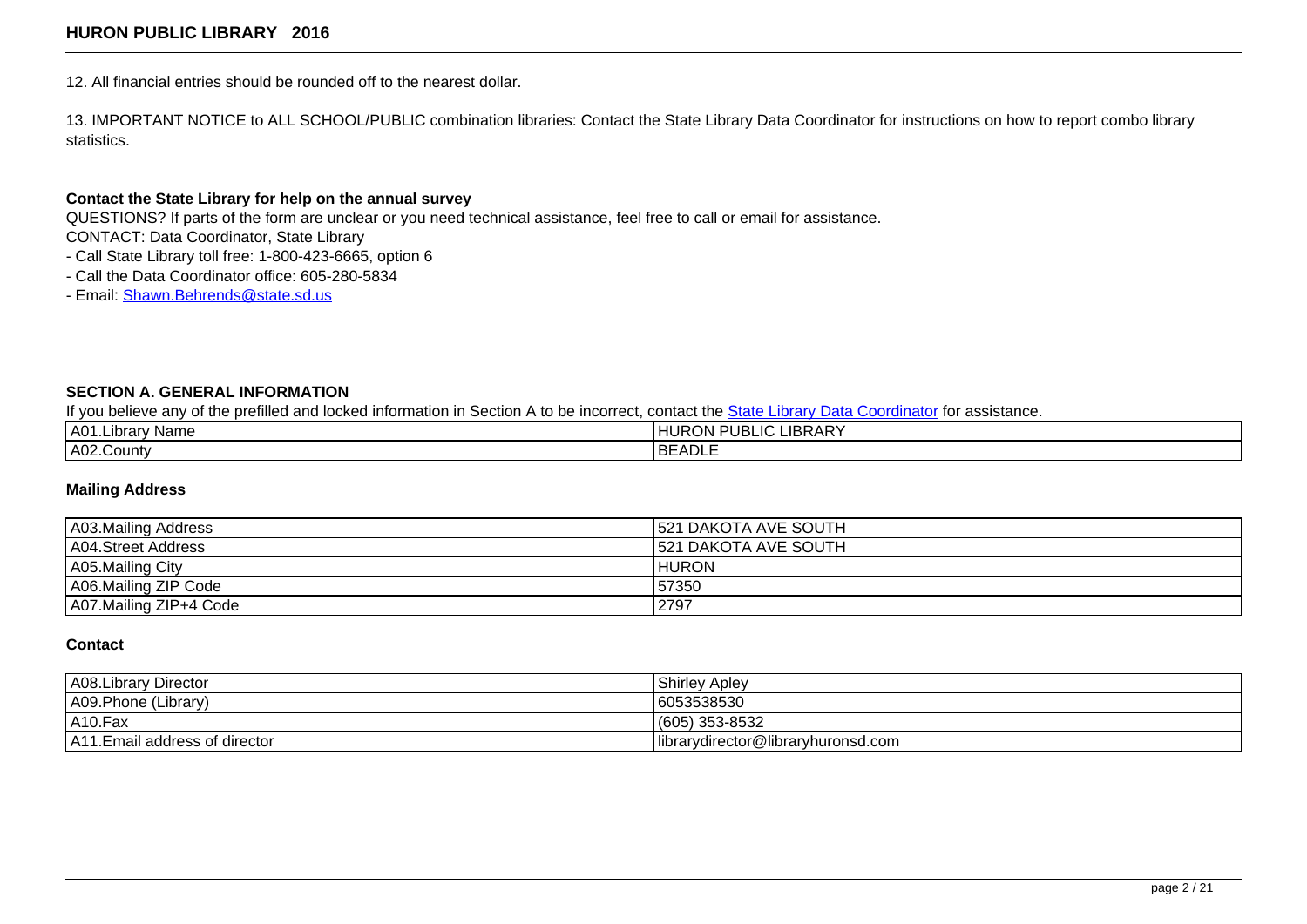# **Admin / Population**

| A12. Fiscal year being reported                                   | I Jan - Dec |
|-------------------------------------------------------------------|-------------|
| A13. Legal Service Area Boundary Change                           | l No        |
| A14. Governmental unit under which library is legally established | City        |
| A15. Year legally established                                     | 1907        |
| A16.a. Population of the Legal Service Area                       | 13,313      |
| A16.b. Unduplicated population of the service area                | 13,313      |
| A17. Estimated population of the total service area               | 18,080      |
| A18. What do you charge for a nonresident library card?           | \$20        |

## **Outlets**

| A19. Number of Central Libraries                                                   |        |
|------------------------------------------------------------------------------------|--------|
| A20.Number of Branch Libraries                                                     |        |
| LA21.Number of Bookmobiles                                                         |        |
| A22. Was the library involved in a building or remodeling project during the year? | l No   |
| A23. Building or remodeling explanation                                            | N/A    |
| A24. Total square footage of the main library                                      | 28,000 |

# **Codes**

| ハつに<br>Code<br>ega<br>Basis<br>.                  | or village.<br>overnmش<br>town<br>∵ntv<br>l Municipal<br>nani<br>' (Ch<br>יי ש |
|---------------------------------------------------|--------------------------------------------------------------------------------|
| $\triangle$<br>≧Code `<br>eographic<br>$\sim$<br> | $\sim$<br>(most nearly)<br>∫UN.                                                |

### **Library Hours - Main Library**

Main library hours only. Report only HOURS OPEN TO THE PUBLIC.

Leave Open/Close fields blank for days when the library is not open to the public.

|           | Open    | Close   | <b>Total Hours Open</b> |
|-----------|---------|---------|-------------------------|
| Sunday    |         |         | 'N/A                    |
| Monday    | 9:00 am | 8:00 pm | 11.00                   |
| Tuesday   | 9:00 am | 8:00 pm | 11.00                   |
| Wednesday | 9:00 am | 8:00 pm | 11.00                   |
| Thursday  | 9:00 am | 8:00 pm | 11.00                   |
| Friday    | 9:00 am | 5:00 pm | 8.00                    |
| Saturday  | 9:00 am | 5:00 pm | 8.00                    |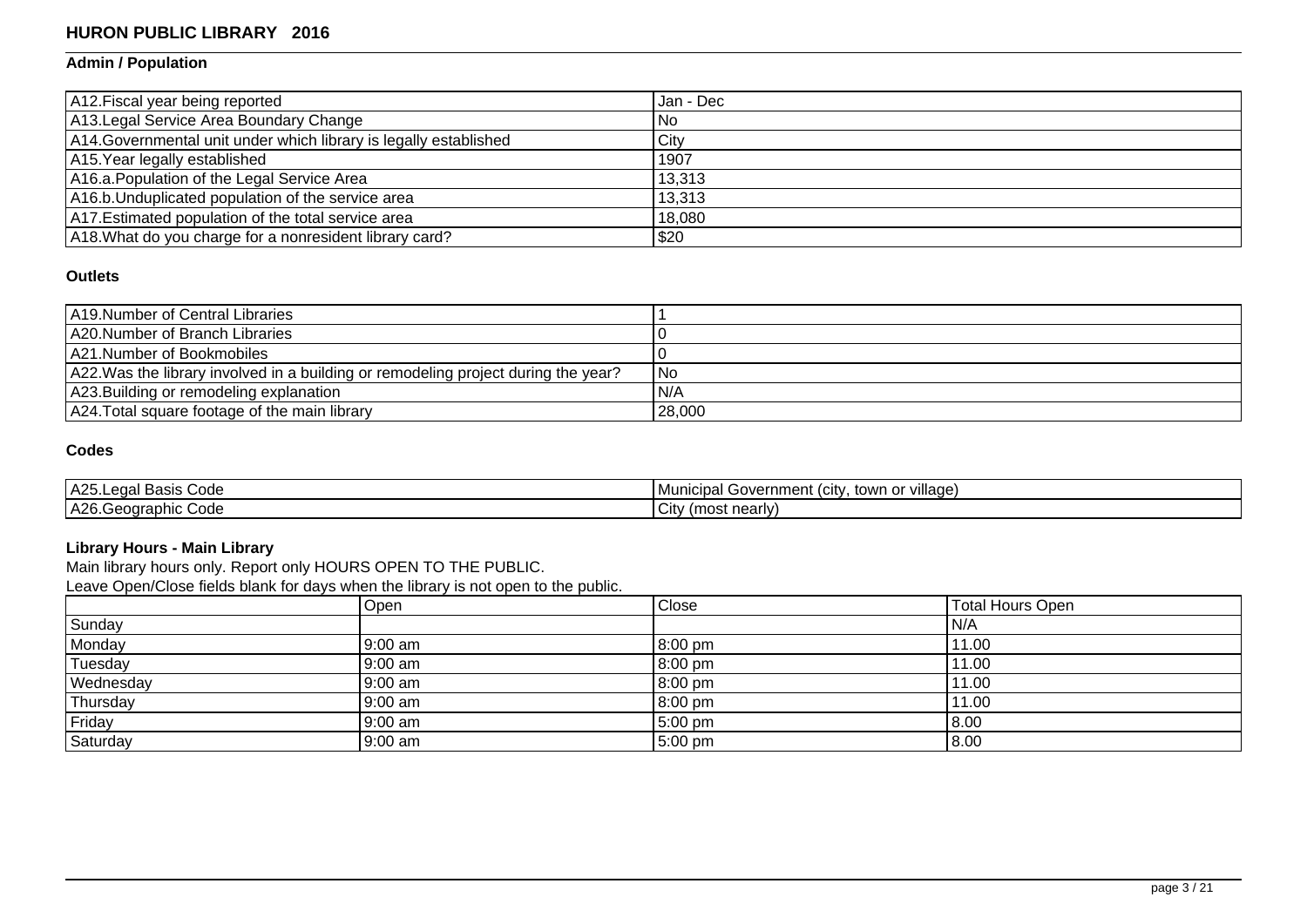## **Total Hours**

| A27. Total hours open per week                                                    | 60.00 |
|-----------------------------------------------------------------------------------|-------|
| A28. How many hours per week are reserved for staff administrative time (when the | 15.00 |
| library is NOT OPEN to the public)?                                               |       |

## **SECTION B. OUTLET/BRANCH INFORMATION**

If you are a standalone library, you must still complete this section for your building.

Branch Library. Branch libraries have all of the following:

(1) separate quarters, (2) a permanent basic collection of books, (3) a permanent staff, and (4) a regular schedule for opening to the public. They are, however, administered from a central unit.

Contact the State Library Data Coordinator if you have added or closed an outlet, or need to change any of the locked/prefilled information.

## **Outlet**

| I Location                             |                                                              |
|----------------------------------------|--------------------------------------------------------------|
| <b>LIBRARY</b><br>` PUBLIC .<br>HURON, | LIC LIBRARY<br>-11<br>$\cdot$ $\cdot$<br>. r. i<br>UBL<br>¬ட |

## **Address**

| Location            | B02. Address              | B03. City    | <b>ZIP Code</b><br>'B04. | B05. Zip+4 Code |
|---------------------|---------------------------|--------------|--------------------------|-----------------|
| <b>HURON PUBLIC</b> | <b>DAKOTA AVE</b><br>1521 | <b>HURON</b> | 57350                    | 2797            |
| <b>LIBRARY</b>      | 'SOUTH                    |              |                          |                 |

## **Contact**

| l Location                                                     | B06. County     | --<br>'B07<br>. .<br>: Number<br>Phone |
|----------------------------------------------------------------|-----------------|----------------------------------------|
| <b>LIBRARY</b><br>HURO'<br>$\sim$<br><b>RON PUBL</b><br>-1 U L | ו ורו<br>DEAULD | 6053538530                             |

# **Outlet Code**

| ∣ Location                                                     | B08.<br>$\sim$ $\sim$<br>∽<br>Type Code<br>Jutlet ' |  |
|----------------------------------------------------------------|-----------------------------------------------------|--|
| <b>LIBRARY</b><br><b>HURON</b><br>∵PUB∟<br>$\sim$<br>-10<br>.w | Library:<br>`ontro.<br>l velillal                   |  |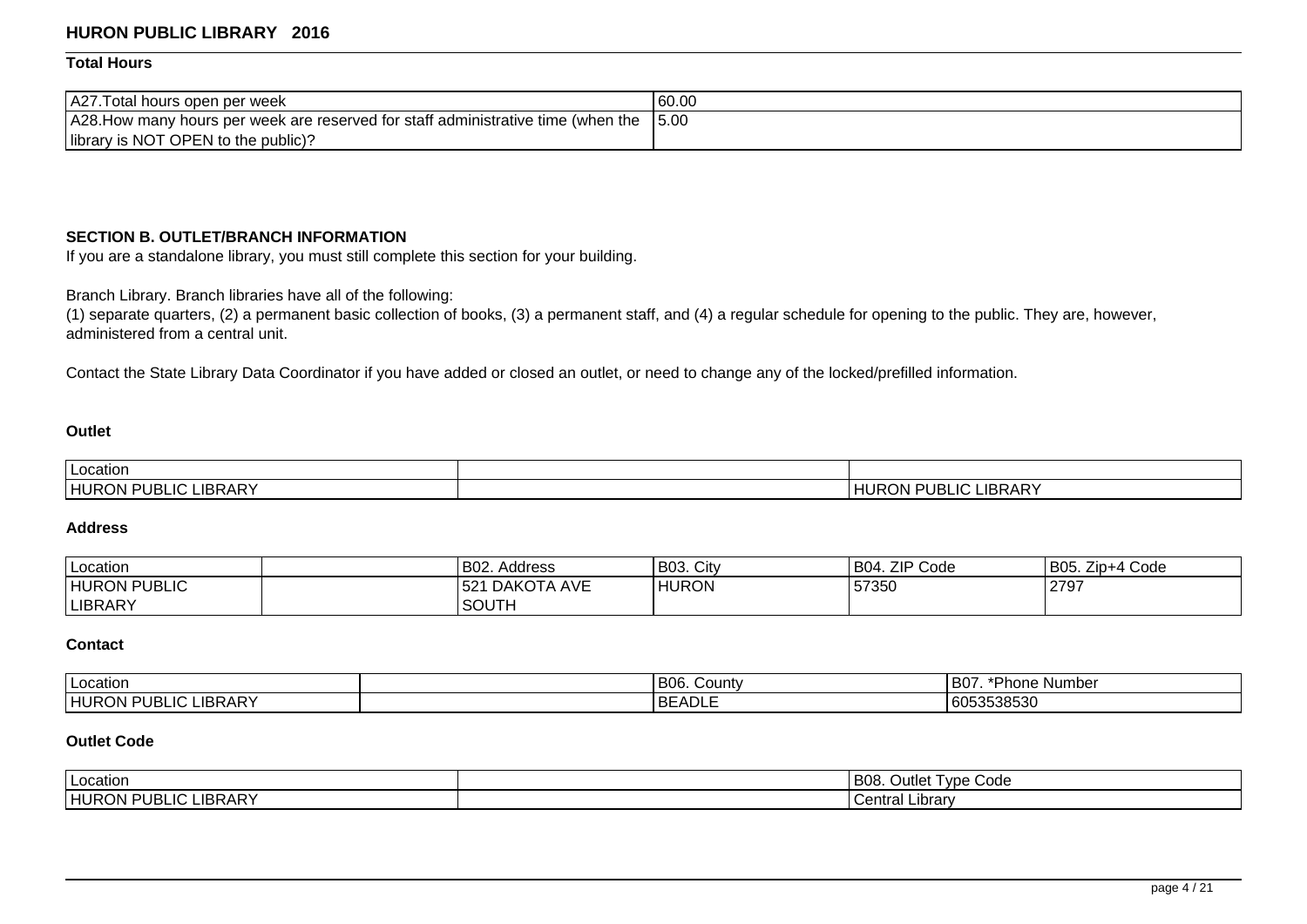## **Facilities**

| Location                    | B09.   | . Square footage of branch (or outlet)   B10. Number of Bookmobiles in Outlet |
|-----------------------------|--------|-------------------------------------------------------------------------------|
|                             |        | <b>Record</b>                                                                 |
| <b>HURON PUBLIC LIBRARY</b> | 28,000 |                                                                               |

# **Annual Service Hours**

| Location                    | <b>Total Public Service Hours OPEN</b><br>IB11. | IB12.<br>. Total Number of Weeks Per Year |
|-----------------------------|-------------------------------------------------|-------------------------------------------|
|                             | Per Year                                        | this branch library is Open               |
| <b>HURON PUBLIC LIBRARY</b> | 3,120                                           | 52                                        |

# **Branch Librarian / Total Staff**

| Location                                                              | <br>D40<br>s name<br>outle.<br>librarian<br>Branch (or<br>.כום | Staff paid<br>otal<br>D.<br>ັ′∩r outlet⊥ ⊂<br><b>Branch</b><br><b>B</b> 14 |
|-----------------------------------------------------------------------|----------------------------------------------------------------|----------------------------------------------------------------------------|
| <b>LIBRARY</b><br>IRI<br>$\overline{ }$<br>THURC<br>.UN '<br>ᇅ<br>UD. | Shirley<br>: Aplev                                             | . .                                                                        |

# **Typical Week**

| Location                    | B <sub>15</sub> .<br>Total hours open during a typical | IB16.<br>. Total days open during a typical |
|-----------------------------|--------------------------------------------------------|---------------------------------------------|
|                             | weel                                                   | ' week                                      |
| <b>HURON PUBLIC LIBRARY</b> | 60                                                     |                                             |

# **SECTION C. PERSONNEL**

Report figures as of the last day of the fiscal year. Include unfilled positions if a search is currently underway. Salary of the director is reported as annual salary.

Hours worked. Please indicate the total hours worked by all employees within each category (library assistants, clerical, etc). Include student assistants if paid by the library.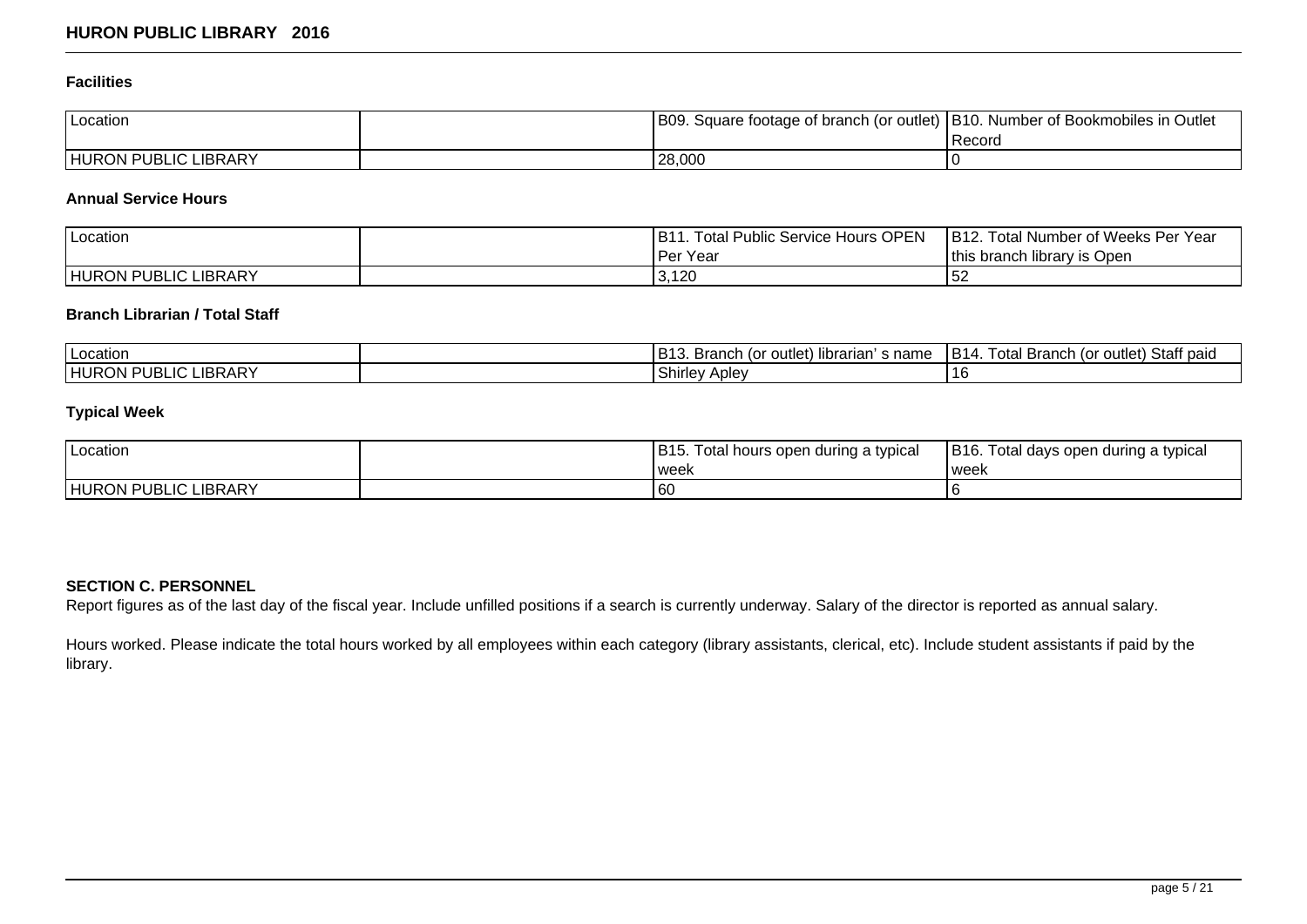#### **Head Librarian**

Regardless of educational background, the director of the library is reported as Head Librarian. There can be only one Head Librarian.

| C01. Head Librarian                                     |                            |
|---------------------------------------------------------|----------------------------|
| C02. Current annual salary (excluding benefits)         | 168.390.40                 |
| C03. Total hours worked per week by head librarian      | l 40                       |
| C04. Highest education level achieved by head librarian | Masters of Library Science |

#### **Other Librarians**

Librarian. Persons reported under this category usually do work that requires professional training and skill in the theoretical or scientific aspect of library work, or both, as distinct from its mechanical or clerical aspect. The usual educational requirement is a master's degree from a library education program approved by the American Library Association.

| C05. Total number of OTHER paid librarians                      |      |
|-----------------------------------------------------------------|------|
| C06. Total number of OTHER paid librarian hours worked per week | 320  |
| C07. Total hours worked per week - ALL librarians               | 360  |
| <b>C08. Total Librarians FTE</b>                                | 9.00 |

#### **All Other Paid Staff**

Include all other library staff (not librarians), plant operations, security, and maintenance staff who are paid from the reporting unit budget.

| CO9.T<br><br>Total number of all other paid staff                                                   |      |
|-----------------------------------------------------------------------------------------------------|------|
| $1010 -$<br>.<br>l other paid staff hours worked.<br>l per week<br>, number of all<br>otal<br>. U I | 140  |
| $\sim$ 14<br>Staff FTE<br>:I Other،<br>Paid<br>A 11<br>1 U L<br>.                                   | 3.50 |

### **Total Paid Employees FTE**

| $1010 -$<br>___<br>$\overline{\phantom{0}}$<br>$\cdots$ $\sim$ $\sim$<br>1201<br>Emplovees F<br>.<br>· י<br><u>IUTZ.</u><br>-aiu<br>. uldi 1<br>ںں.ے، |  |
|-------------------------------------------------------------------------------------------------------------------------------------------------------|--|

### **Staff paid from other sources**

Include here staff that are paid by sources such as Experienced Worker, CETA, DECA, and other work experience programs.

| $\sim$ $\sim$ $\sim$ $\sim$ $\sim$<br>.<br>umber of staff paid from other sources<br>. v 1<br>∣ vu<br>v.i |     |
|-----------------------------------------------------------------------------------------------------------|-----|
| $\sim$<br>. .<br>$\sim$<br>' pay sources<br>·lıbrar<br>rv.<br>I U 14.I VU                                 | N/A |
| 10.45<br>y staff paid by non<br>hours per week provided by (<br>non-library source<br>IC15.Average        |     |

#### **Volunteers**

Count unpaid persons who have given time during the year to the library, including advisory board members, storytellers, book sale personnel, and those who contribute time to operations and/or support (volunteer shelvers, book processors, etc). Count the number of individuals who contributed (not FTE) and an average number of contributed hours per week for all volunteers collectively (not individual totals).

| C16.T<br>Total number of<br>volunteers                                                |      |
|---------------------------------------------------------------------------------------|------|
| $\sim$ 17<br>volunteers<br>hours<br>MAA<br>worked<br>⊧per<br>. DV<br>◡<br>ыан<br>weer | 20.0 |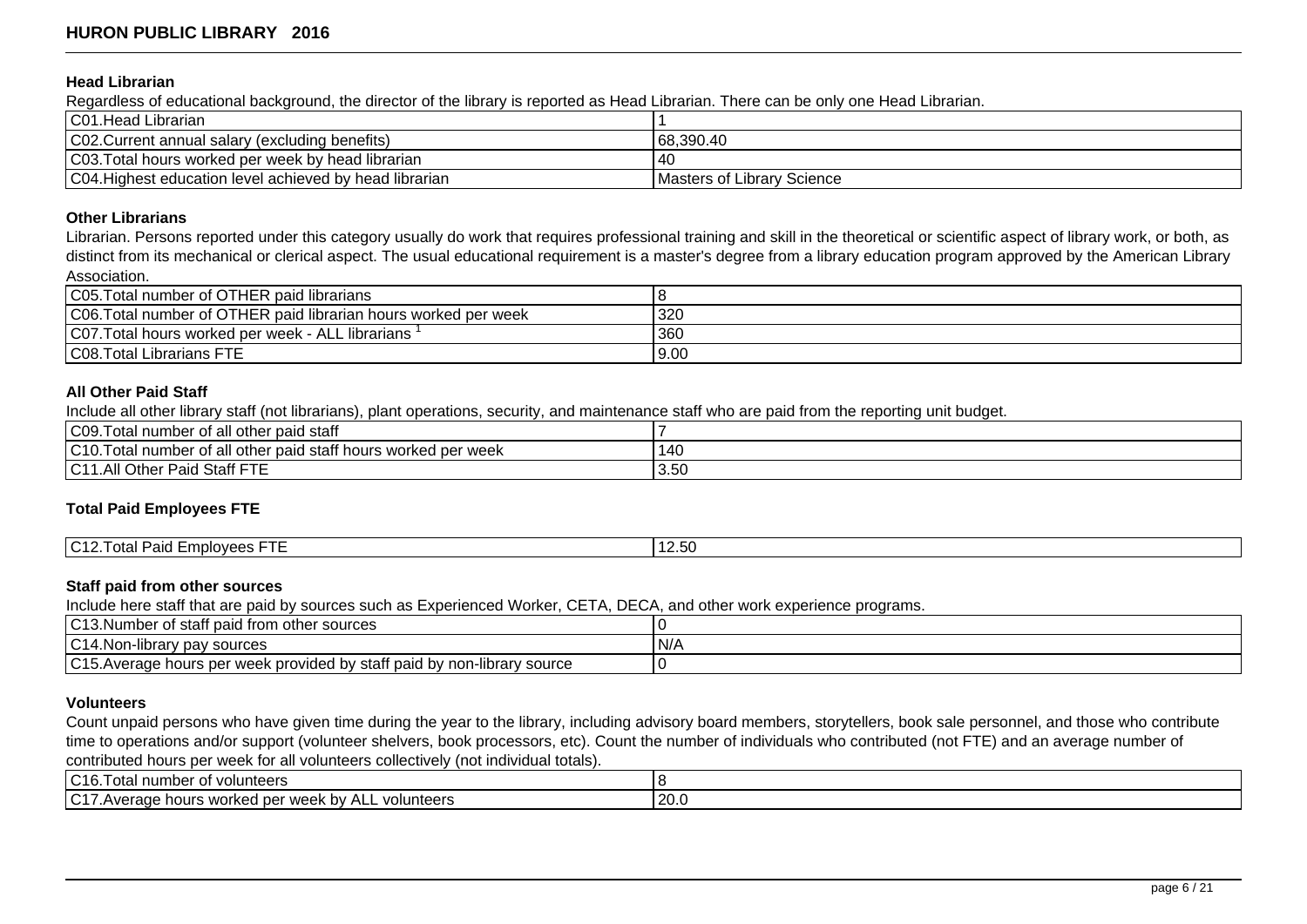### **ALA-MLS Librarians on staff**

Librarians (reported in C01 and C05) who have earned a Masters of Library Science degree from an ALA accredited program.

| C18.Number<br>ALA-MLS librarians on staff                                                               |      |
|---------------------------------------------------------------------------------------------------------|------|
| 1010L<br>.∟A-MLS ا<br>librarians<br>s worked per week bv<br>$\Delta$ hij $\Delta$ l<br>IC19.Hours<br>◝◣ | '80  |
| C20.ALA-MLS Librarians FTE                                                                              | 2.00 |

## **SECTION D. INCOME**

Report in whole dollars (\$100 not \$99.75) Do not include balance brought forward.

# **Operating Income Received During Fiscal Year**

DO NOT include revenue for major capital expenditures, contributions to endowments, revenue passed through another agency (e.g., fines), or funds unspent in the previous fiscal year (e.g., carryover).

| D01.Operating income - City/Town                                         | \$821,185 |
|--------------------------------------------------------------------------|-----------|
| D02. Operating income - County                                           | \$0       |
| D03.Operating income - School district                                   | \$0       |
| D04. Operating income - Tribal appropriation                             | \$0       |
| D05. Operating income - College appropriation                            | \$0       |
| D06. Operating income - Other contracts (other Libraries or other towns) | \$0       |
| D07.Local Government Revenue                                             | \$821,185 |
| D08. State Government Revenue                                            | \$0       |
| D09. Federal Government Income (Excluding LSTA grants)                   | \$0       |
| D <sub>10</sub> .LSTA grants                                             | \$0       |

### **Miscellaneous Funds for Operating Expenses**

This is all operating revenue other than that reported under local, state, and federal. Do not include the value of any contributed or in-kind services or the value of any nonmonetary gifts and donations.

| D11. Fines (if kept as income)            | \$4,673  |
|-------------------------------------------|----------|
| D12. Gifts and endowments                 | \$11,365 |
| D13. Income ONLY from trust funds/savings | \$673    |
| D14. Income from sale of library cards    | \$4,480  |
| D15. Other miscellaneous funds            | \$40,485 |
| D16. Other Operating Revenue              | \$61,676 |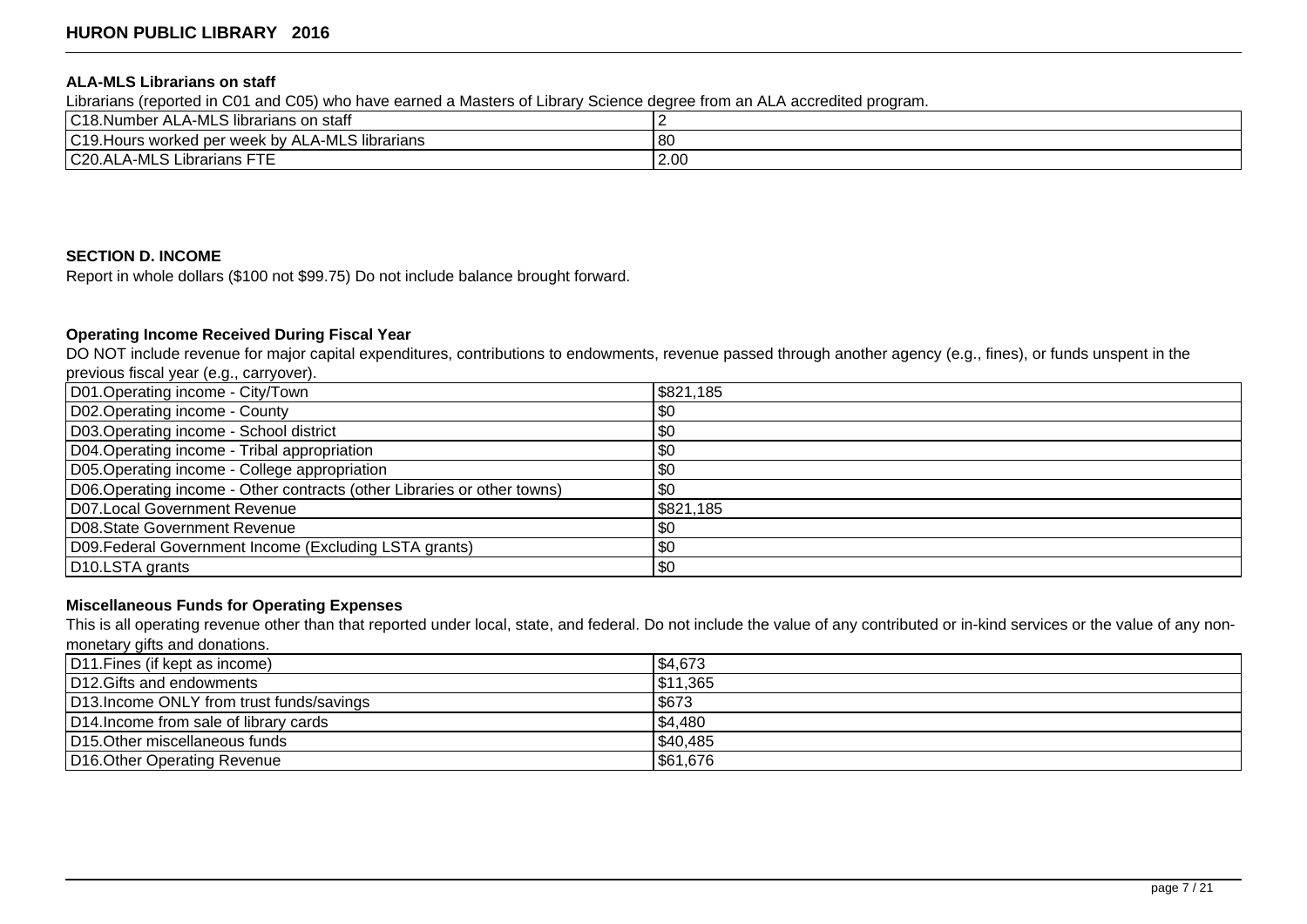### **Total Operating Income**

D17 (total operating income) and E09 (total operating expenditures) should be nearly the same amount. If not, you MUST provide a note explaining how much was carried over or forfeited if your budget was zeroed out at the end of the fiscal year.

| $ D17\rangle$<br>Revenue<br>otal<br>Operating | \$882.861 |
|-----------------------------------------------|-----------|
|                                               |           |

## **Capital Income**

INCLUDE all revenue to be used for major capital expenditures. Examples include funds received for (a) site acquisition; (b) new buildings; (c) additions to or renovation of library buildings; (d) furnishings, equipments, and initial book stock for new buildings, building additions, or building renovations; (e) library automation systems; (f) new vehicles; and (g) other one-time major projects. Include federal, state, local, and other revenue to be used for major capital expenditures.

EXCLUDE revenue to be used for replacement and repair of existing furnishings and equipment, regular purchase of library materials, and investments for capital appreciation. Exclude contributions to endowments, or revenue passed through to another agency (e.g., fines), or funds unspent in the previous fiscal year (e.g., carryover). Funds transferred from one public library to another public library should be reported by only one of the public libraries.

| D18. Local Government Capital Income   | l \$0 |
|----------------------------------------|-------|
| D19. State Government Capital Income   | l \$0 |
| D20. Federal Government Capital Income | l \$0 |
| D21. Other Capital Income              | l \$0 |
| D22. Total Capital Income              | \$0   |

## **SECTION E. EXPENDITURES**

Report in Whole Dollars.

NOTE: It is very important to report all costs affiliated with the provision of library services. If the library is physically housed in a city building that also houses several other offices, all heating, cooling, insurance, electrical, water, etc. that are billed for the building as a whole should be PRO-RATED to reflect the percentage of space occupied by the library.

## **Operating Expenditures**

Operating expenditures are the current and recurrent costs necessary to support the provision of library services.

Only such funds that are supported by expenditure documents (such as invoices, contracts, payroll records, etc.) at the point of disbursement should be included. Do not report the value of free items as expenditures. Do not report estimated costs as expenditures. Do not report capital expenditures under this category.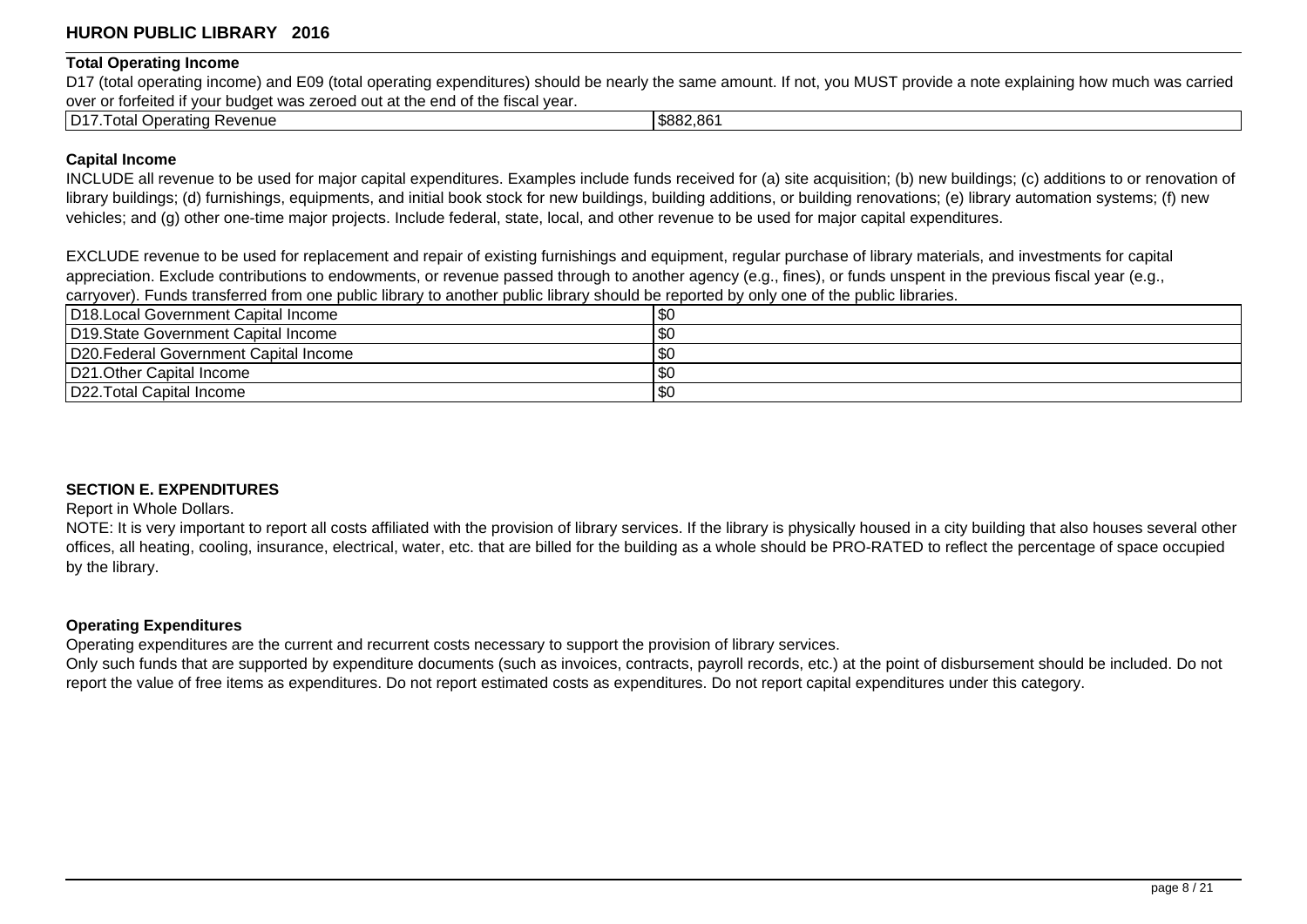### **Staff Expenditures**

| E01<br>Library Staff<br>.<br>l Wages for L<br>1.Salaries and | \$426,865 |
|--------------------------------------------------------------|-----------|
| E02.Total<br>-<br>I Employee Benefits                        | \$108,320 |
| E03.T<br>l Salaries and Benefits<br>. otal<br>All            | \$535,185 |

#### **Collection Expenditures**

This includes all operating expenditures from the library budget for all materials in print, microform, electronic, and other formats considered part of the collection, whether purchased, leased, or licensed. EXCLUDE charges of fees for interlibrary loans and expenditures for document delivery

| <b>E04. Print Materials Expenditures</b>             | IS106.000  |
|------------------------------------------------------|------------|
| E05. Electronic Materials Expenditures               | \$15,500   |
| E06. Other Materials Expenditures                    | \$15,500   |
| <b>E07. Total Expenditures for Library Materials</b> | 1\$137,000 |

## **Other Operating Expenditures**

This includes all expenditures other than those for staff and collection. Include expenses such as binding, supplies, repair or replacement of existing furnishings and equipment, rental of quarters, bookmobile operating expense, and other costs incurred in the operation and physical maintenance of the physical facilities.

\*INCLUDE SDLA conference fees, travel, and related expenses, WiFi subscription fees, heating & air expenses.

| א∩⊒ !<br>.<br>Other<br>Expenditures<br>Operating $\vdash$<br>– ∪o∴<br>`А⊪.<br>. | 125<br>$\sim$<br>m 4<br>.D.<br>. ن.<br>1 J.J. |
|---------------------------------------------------------------------------------|-----------------------------------------------|
|                                                                                 |                                               |

## **Total Operating Expenditures**

D17 (total operating income) and E09 (total operating expenditures) should be nearly the same number. If not, you must provide notes with those questions explaining how much was carried over or forfeited if your budget was zeroed out at the end of the fiscal year.

| <b>1700</b><br>. | IE09T<br>.<br>-xpenditures<br>$\sim$<br>Joeratino<br><b>Ulc</b> | $\sim$ 0.0 $\sim$<br>ന റ റ<br>ווחת |
|------------------|-----------------------------------------------------------------|------------------------------------|
|------------------|-----------------------------------------------------------------|------------------------------------|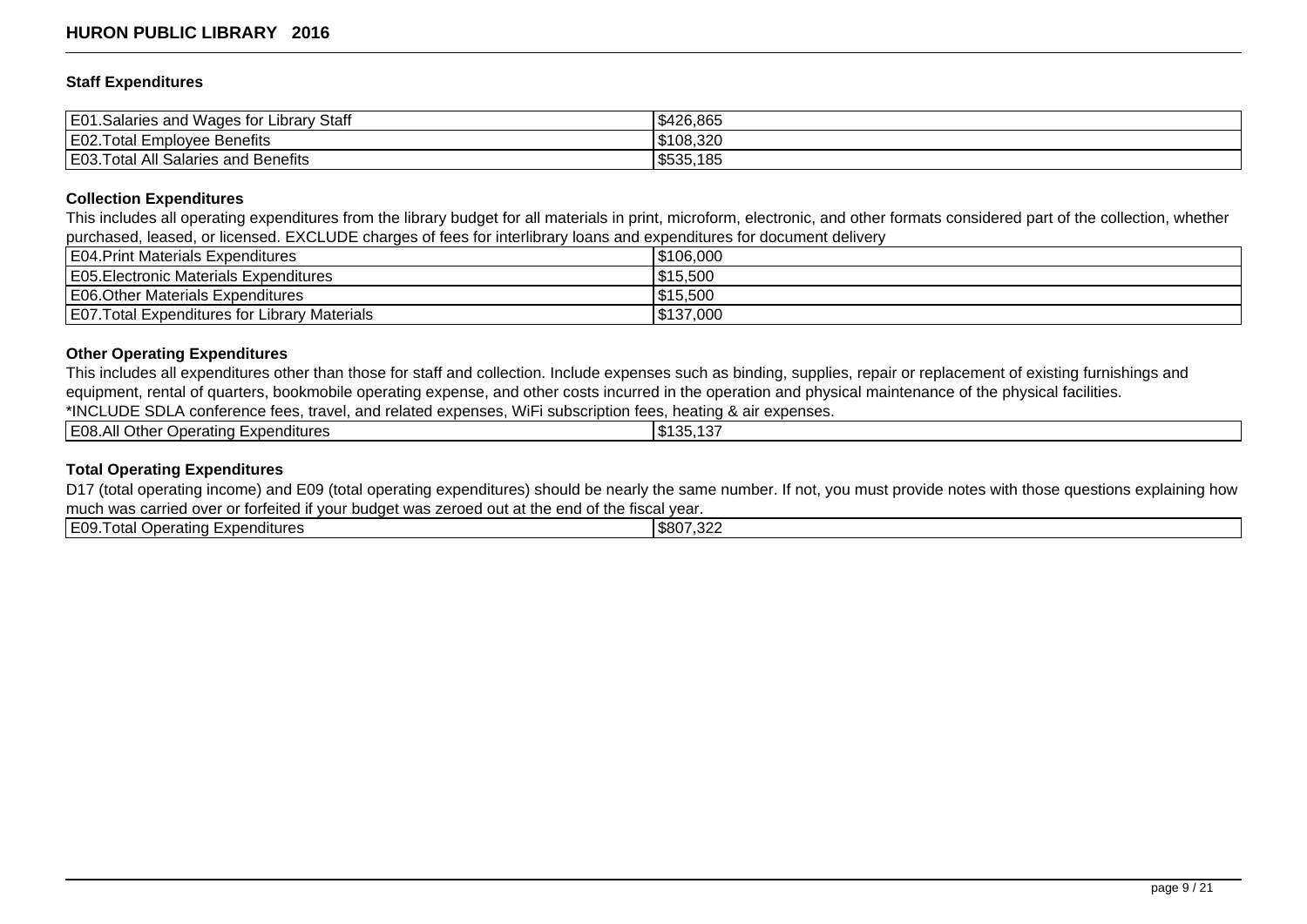## **Capital Expenditures**

Outside your annual operating budget. Please report the amount of capital expenditures the Library made from January 1 to December 31, 2016.

Examples INCLUDE funds expended for site acquisition; new buildings; additions to or renovation of library buildings; furnishings, equipment and initial book stock for new buildings, building additions, or building renovations; new library automation systems; new vehicles; and other one time major projects. EXCLUDE replacement and repair of existing furnishing and equipment, regular purchase of library materials, and investments for capital appreciation.

| E10.Capital Expenditures - Land                                        | \$0 |
|------------------------------------------------------------------------|-----|
| E11. Capital Expenditures - Buildings                                  | \$0 |
| E12. Capital Expenditures - Remodeling                                 | \$0 |
| E13. Capital Expenditures - Computer Hardware (and software)           | \$0 |
| E14. Capital Expenditures - Audio Visual Equipment                     | \$0 |
| E15. Capital Expenditures - Other Equipment                            | \$0 |
| <b>E16. Capital Expenditures - Automotive Vehicles and Bookmobiles</b> | \$0 |
| <b>E17. Capital Expenditures - Debt Payments</b>                       | \$0 |
| E18. Capital Expenditures - Other                                      | \$0 |
| <b>E19. Total Capital Expenditures</b>                                 | \$0 |

## **Expenditure Total**

| $IF20^-$<br>1\$807.32^<br>≒xpenditures<br>. 2.7<br>Uldi<br>ےں ،<br>-- |
|-----------------------------------------------------------------------|
|-----------------------------------------------------------------------|

## **SECTION F. LIBRARY HOLDINGS**

Report only items the library has acquired as part of the collection, whether purchased, leased, licensed, by a consortium, the state library, a donor or other person or entity. Do not include items freely available without monetary exchange.

Included items must only be accessible with a valid library card, or at a physical location; inclusion in the catalog is not required.

For all but Electronic Collections, do not include items that are permanently retained by the patron; count only items that have a set circulation period where it is available for their use.

### **Books**

Books in print and ebooks. For information on how and what to count click on the underlined question number for each item.

Do not include items that are permanently retained by the patron; count only items that have a set circulation period where it is available for their use.

| F01.Books                                            | 72,773 |
|------------------------------------------------------|--------|
| F02.a. Ebooks units accessed through SDTG            | 13,523 |
| F02.b. Other Ebooks units owned, leased, or licensed | 500    |
| <b>F02. Total Electronic Books (E-Books)</b>         | 14,023 |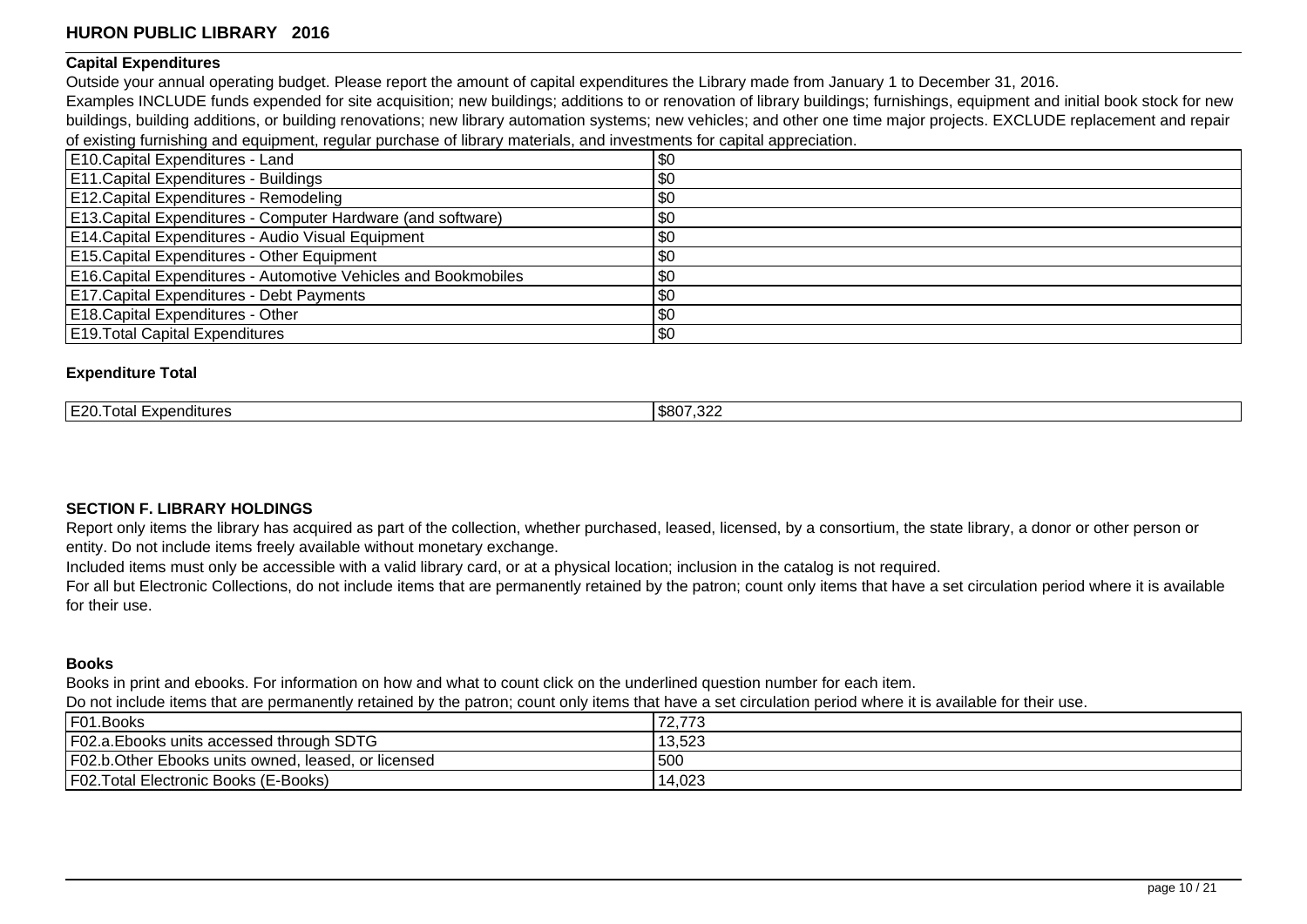#### **Subscriptions**

Serials. A publication issued in successive parts, usually at regular intervals, and as a rule, intended to be continued indefinitely. Serials include periodicals (magazines), newspapers, annuals (reports, yearbooks, etc.), proceedings, and transactions of societies. For information on how to count click on the underlined question number for each item.

Do not include items that are permanently retained by the patron; count only items that have a set circulation period where it is available for their use.

| …∼⊓ ا<br>∶oriol<br>.<br>71 H I V<br>ו ה | ubscriptions |  |  | .<br>1 E<br>ىر ، |  |
|-----------------------------------------|--------------|--|--|------------------|--|
|                                         |              |  |  |                  |  |

### **Audio, Video, Other**

For information on how and what to count click on the underlined question number for each item.

Do not include items that are permanently retained by the patron; count only items that have a set circulation period where it is available for their use.

| F04.Audio - Physical Units                                        | 3,751 |
|-------------------------------------------------------------------|-------|
| F05.a.Audio - Downloadable units accessed through SDTG            | 4,483 |
| F05.b. Other Downloadable Audio units, owned, leased, or licensed |       |
| F06. Total Audio - Downloadable Units                             | 4,483 |
| $ F07.V$ ideo - Physical Units <sup>2</sup>                       | 3,451 |
| F08. Video - Downloadable Units <sup>3</sup>                      | l 50  |
| F09. Other (films, multimedia kits, maps, etc.)                   | 1,120 |

### **Electronic Collections**

ELECTRONIC COLLECTIONS DO NOT HAVE A CIRCULATION PERIOD, and may be retained by the patron. Remote access to the collection may or may not require authentication. Unit records may or may not be included in the library's catalog; the library may or may not select individual titles. Include electronic collections that are available online or are locally hosted by the library.

\*Include here electronic collections such as Freading, Freegal, Hoopla, InstantFlix, Tumblebooks, Zinio, and other paid commercial databases. Each of these services counts as "1" electronic collection. The use of these collections is counted in G15-17, Electronic Collection Use.

Definition: A collection of electronically stored data or unit records (facts, bibliographic data, abstracts, texts, photographs, music, video, etc.) with a common user interface and software for the retrieval and use of the data. An electronic collection may be organized, curated and electronically shared by the library, or provided through cooperative agreement with other libraries, or through the State Library. Do not include electronic collections that are provided by third parties and freely linked to on the web.

Note: The data or records are usually collected with a particular intent an relate to a defined topic.

| IETO<br>.Local/Other<br><sup>1</sup> cooperative agreement Electronic Collections <sup>1</sup> | ےت |
|------------------------------------------------------------------------------------------------|----|
| I E 11<br>Collections<br><b>Electronic</b><br>$+$ nto $\sim$<br><b>Pidit</b>                   | ີ  |
| I E 1 つ<br>i Electronic Collections (databases).<br>otal<br>. <u>.</u>                         | 83 |

### **Total Library Holdings**

| I ⊏4 2 T<br>$\sim$<br>Haldinae<br>-<br>אוטר<br>ua<br> | 99.886 |
|-------------------------------------------------------|--------|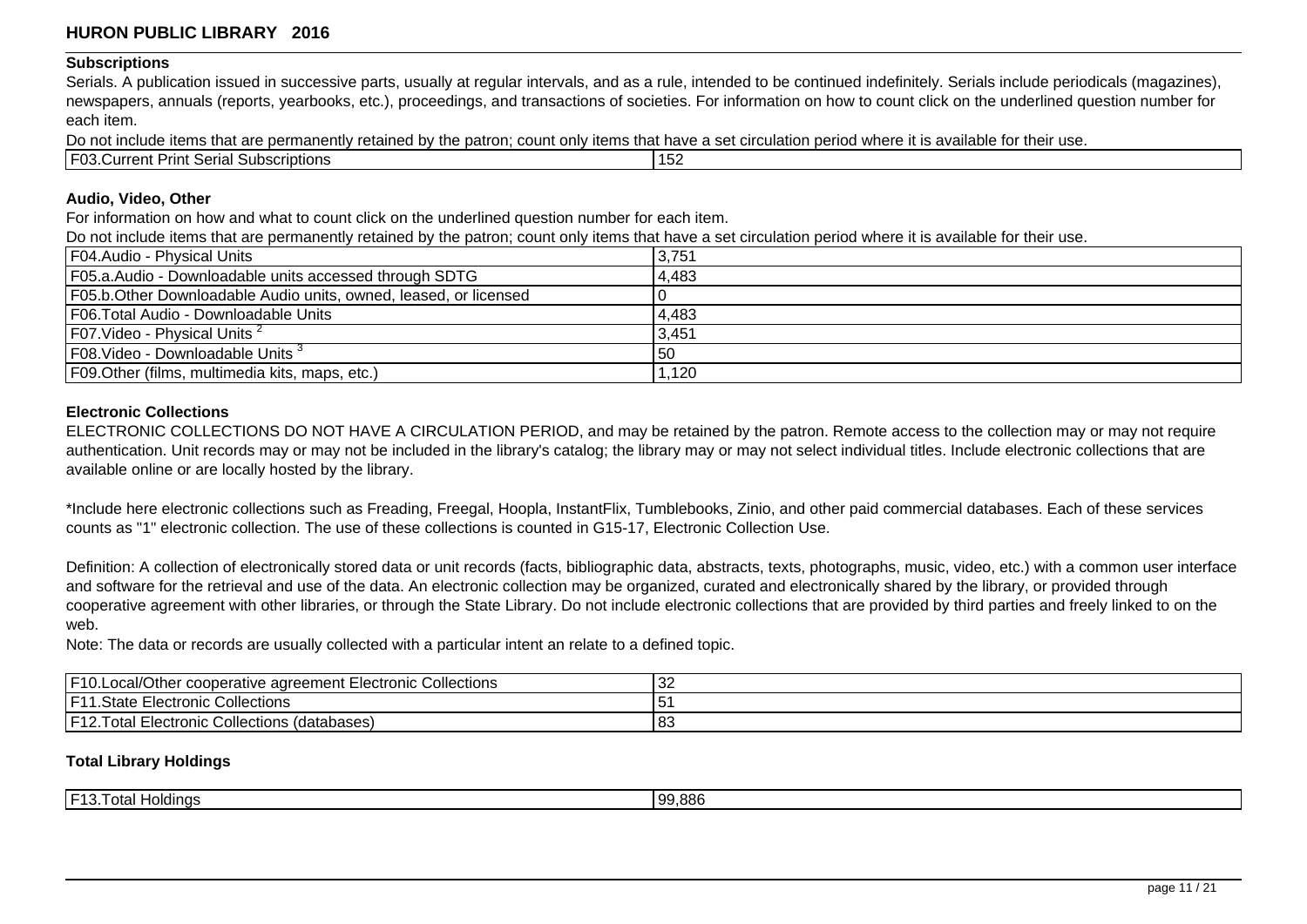#### **SECTION G. SERVICES ACTIVITIES**

Include data from ALL BRANCHES / OUTLETS.

## **Library Service Indicators**

For directions on what and how to count, click on the underlined question number for each item.

| G01.Annual Public Service Hours/Year (ALL outlets) | 3,120  |
|----------------------------------------------------|--------|
| G02.Annual Total Attendance in Library             | 91,733 |
| G03.Annual Total Reference Transactions Completed  | 5,251  |
| G04. Registered Users                              | 6,817  |

### **Collection Use**

Formerly Circulation. PLEASE NOTE THAT FEDERAL ELEMENTS FOR COLLECTING AND RECORDING COLLECTION USE HAVE CHANGED. Follow the instructions in this section carefully. Further guidance can be found by downloading the following help sheet: [What Goes Where?](https://sd.countingopinions.com/docs/sd/What_Goes_Where_2016.pdf)

Include use of all items from main library, branch libraries, and bookmobiles.

## **Circulation of ALL Physical Materials**

Annual circulation of all physical library materials of all types, including renewals.

Include circulation of physical items for main library, branches, bookmobiles, and children's materials.

Count all physical materials in all formats that are charged out for use outside the library. Interlibrary loan transactions included are only items borrowed for users. Do not include items checked out to another library.

Note: Audio CDs, DVDs, Playaways, game discs, audio cassettes, VHS (where the carrier is physical) should be reported in G07.

| G05.Books                                       | 73,254  |
|-------------------------------------------------|---------|
| G06.Magazines & other print                     | 834     |
| G07. Non print physical items                   | 26,706  |
| G08.Total Physical<br>I Item Circulation (#553) | 100,794 |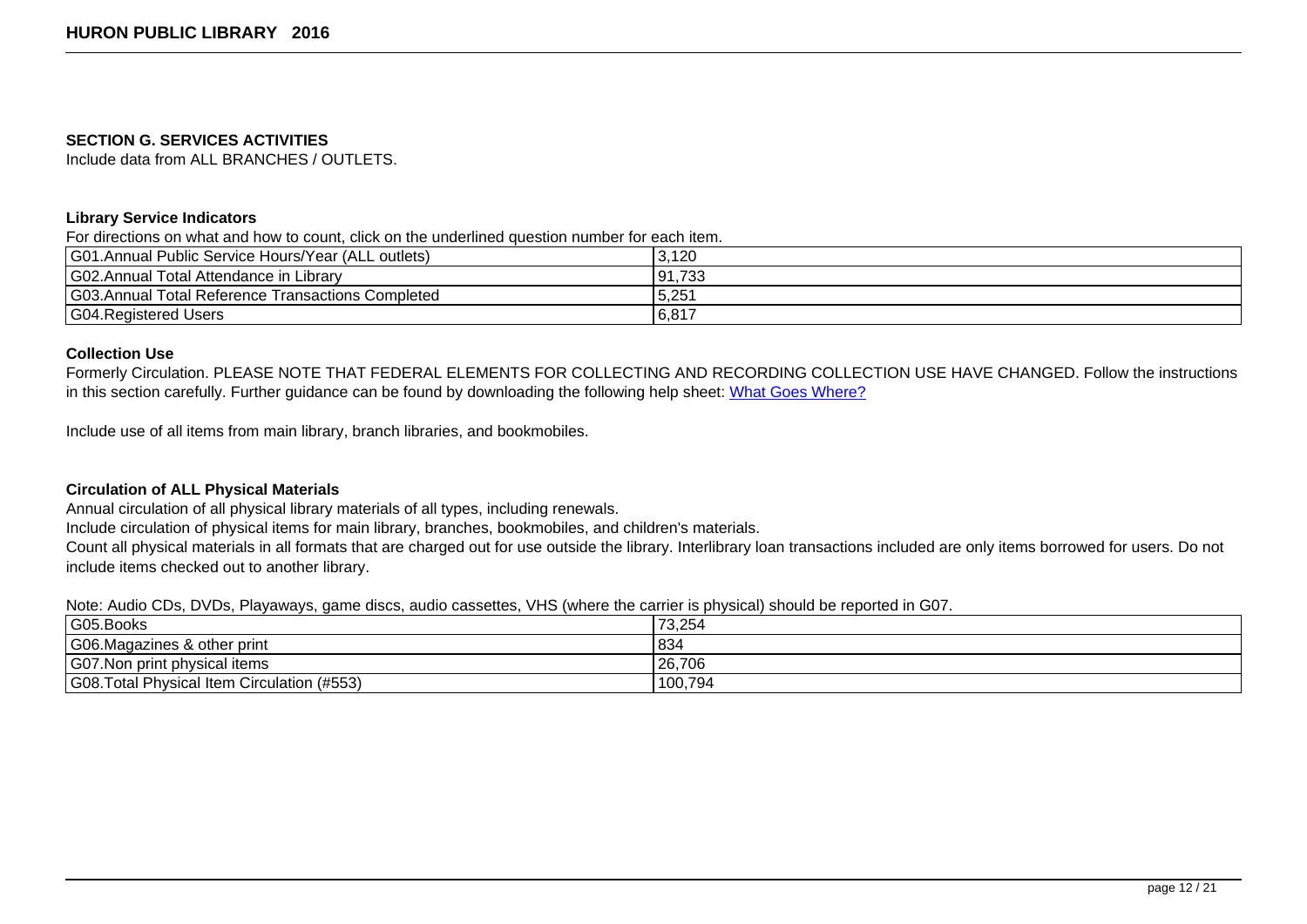## **Circulation of Electronic (digital) Materials**

Count check-outs of items that are distributed digitally and HAVE A DEFINED CIRCULATION PERIOD (items are not retained by the user).

Include here circulation of items from services such as SD Titles to Go, 3M Cloud, Axis 360, OneClickdigital, Overdrive.

| G09.Ebooks                                           | 9,486  |
|------------------------------------------------------|--------|
| G10.Audiobooks (and music)                           | 4,706  |
| G11.Video                                            | 22,000 |
| G12.Use (circulation) of Electronic Materials (#552) | 36,192 |

### **Total Circulation of Materials / Circulation of Children's Materials**

Total Physical Item Circulation + Use (circulation) of Electronic Materials. (Auto-summed)

| <b>G13. Total Circulation of Materials (#550)</b>                      | 136,986 |
|------------------------------------------------------------------------|---------|
| G14.Of the above total circulation, how many are CHILDREN'S MATERIALS? | 40,743  |
| Include circulation of materials in ALL FORMATS. (#551)                |         |

## **Electronic Collection Use (Successful Retrieval of Electronic Information)**

Successful Retrieval of Electronic Information is defined as the number of full-content units or descriptive records examined (having the full text of a document fully displayed), downloaded, or otherwise supplied to user from online library resources.

Items in electronic collections require user authentication but DO NOT HAVE A CIRCULATION PERIOD.

DO NOT include use of the library's OPAC or website.

Include here use of electronic collections such as Freading, Freegal, Hoopla, InstantFlix, Tumblebooks, Zinio, and other paid commercial databases.

| G15.SDSL-provided electronic collections (databases) use                       | 14,547  |
|--------------------------------------------------------------------------------|---------|
| G16. Other electronic collection use (of services purchased or licensed by the | 127,536 |
| library)                                                                       |         |
| <b>Santa Successful Retrieval of Electronic Information (#554)</b>             | 132.083 |

## **Total Electronic Content Use**

Use (circulation) of Electronic Materials + Successful Retrieval of Electronic Information. (Auto-summed)

| IG18      | $\cdots$ $-$  | $\sim$        |
|-----------|---------------|---------------|
| lectronic | Content Use / | $\sim$ $\sim$ |
| $\sim$    | (#555         | 108.Z         |
|           |               |               |

### **Total Collection Use**

Total Physical Item Circulation + Use of Electronic Materials + Successful Retrieval of Electronic Information. (Auto-summed)

| $IG19^-$<br>$\cdots$ $  \cdots$<br>∴ Collection !<br>۱ اده<br>$\sim$<br>USE (#556)<br>ola <sup>,</sup> | 269,069 |
|--------------------------------------------------------------------------------------------------------|---------|
|                                                                                                        |         |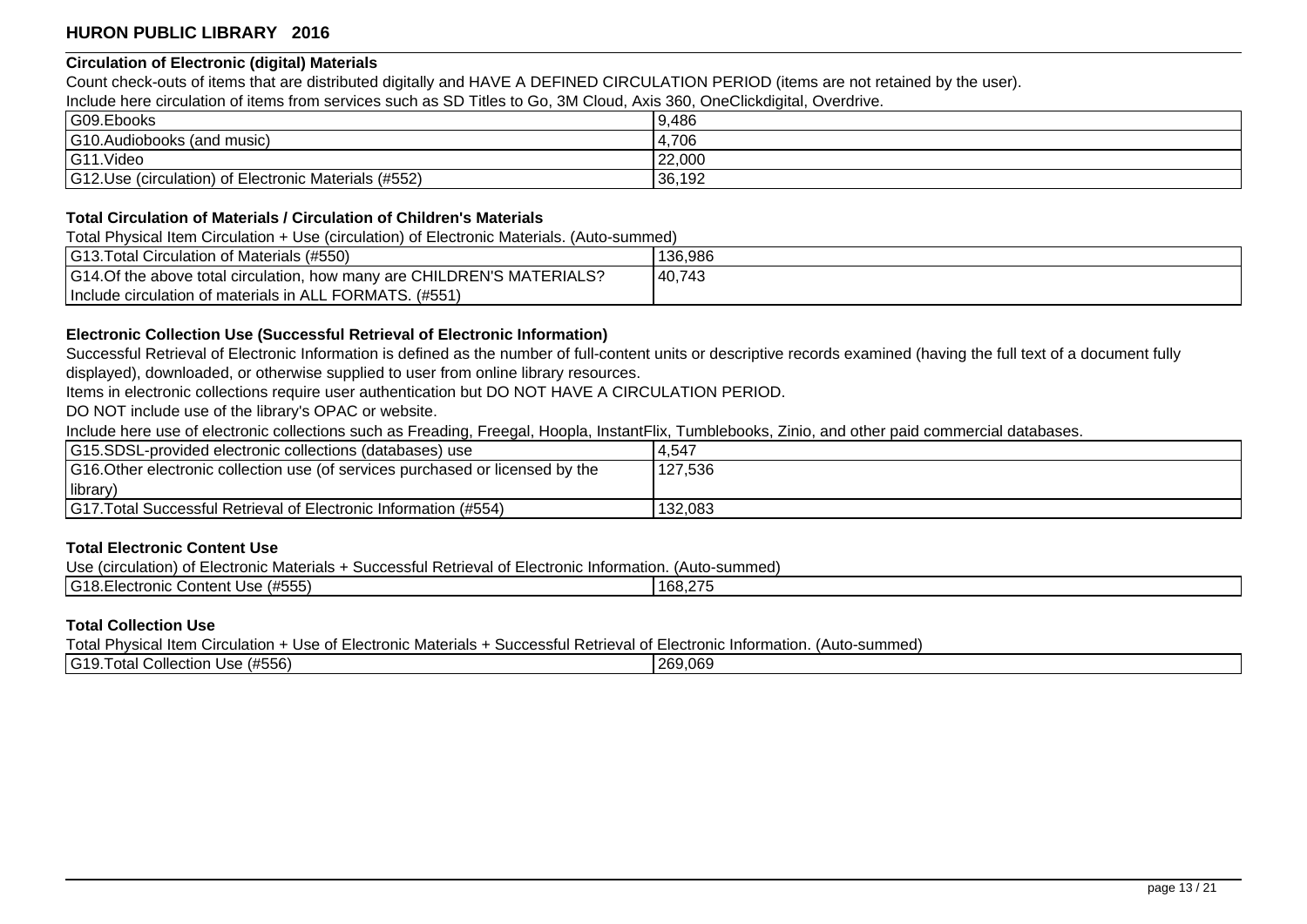#### **Library Programs**

### HOW TO COUNT LIBRARY PROGRAMS:

A program is any planned event which introduces the group attending to any of the broad range of library services or activities or which directly provides information to participants. Programs may cover use of the library, library services, or library tours. Programs may also provide cultural, recreational, or educational information, often designed to meet a special social need. Examples of these types of programs include film showings; lectures; story hours; literacy; English as a second language, and citizenship classes; and book discussions.

Count all programs, regardless of the target age group (children, YA, and adult), whether held on- or off-site, that are sponsored or co-sponsored by the library. Exclude programs sponsored by other groups that use library facilities (for example, the coin and stamp club, 4-H, etc).

If programs are offered as a series, count each program in the series. For example, a film series offered once a week for eight weeks should be counted as eight programs.

Note: Count library activities delivered on a one-to-one basis, rather than to a group, in G14.

### HOW TO COUNT LIBRARY PROGRAM ATTENDANCE:

This is a count of the audience at library programs. Count every attendee every time they attend an event. Include adults who attend programs primarily intended for children in children's programs. Do not include attendance for programming delivered on a one-to-one basis.

|                                                      | G20. Library Programs | G21. Library Program Attendance |
|------------------------------------------------------|-----------------------|---------------------------------|
| --Early Literacy - birth thru PreK                   | 100                   | 2,314                           |
| -Kindergarten thru age 11                            | 131                   | 9,724                           |
| Children TOTAL - (This field is auto-summed from the | 1231                  | 12,038                          |
| above age groups)                                    |                       |                                 |
| Young Adult - ages 12 thru 18                        | 323                   | 45,309                          |
| Adult - ages 19 and older                            | 108                   | 1,642                           |
| <b>TOTAL (Children, YA, Adult)</b>                   | 662                   | 18,989                          |

### **One-to-one Programs**

The number of one-to-one sessions hosted by the library. For example, literacy tutoring, services to homebound, homework assistance, and mentoring activities, test proctoring. These should be PLANNED program activities or services where the library staff or volunteers work one-to-one with students/patrons.

| $\sim$<br>. library conduct?<br>; did the<br>e program sessions d<br>many one-to-one?<br>.How<br>I GZZ. | 26 |
|---------------------------------------------------------------------------------------------------------|----|
|                                                                                                         |    |

## **Reading Programs**

| $\sim$<br>Yes<br>the<br>program<br>.<br>past vear<br>u summer<br>mrary nosted a<br>tne<br>ک⊿ت ا<br>$\sim$<br>vear.<br>лиитан<br>ли аг<br>.<br>.<br>. |
|------------------------------------------------------------------------------------------------------------------------------------------------------|
|------------------------------------------------------------------------------------------------------------------------------------------------------|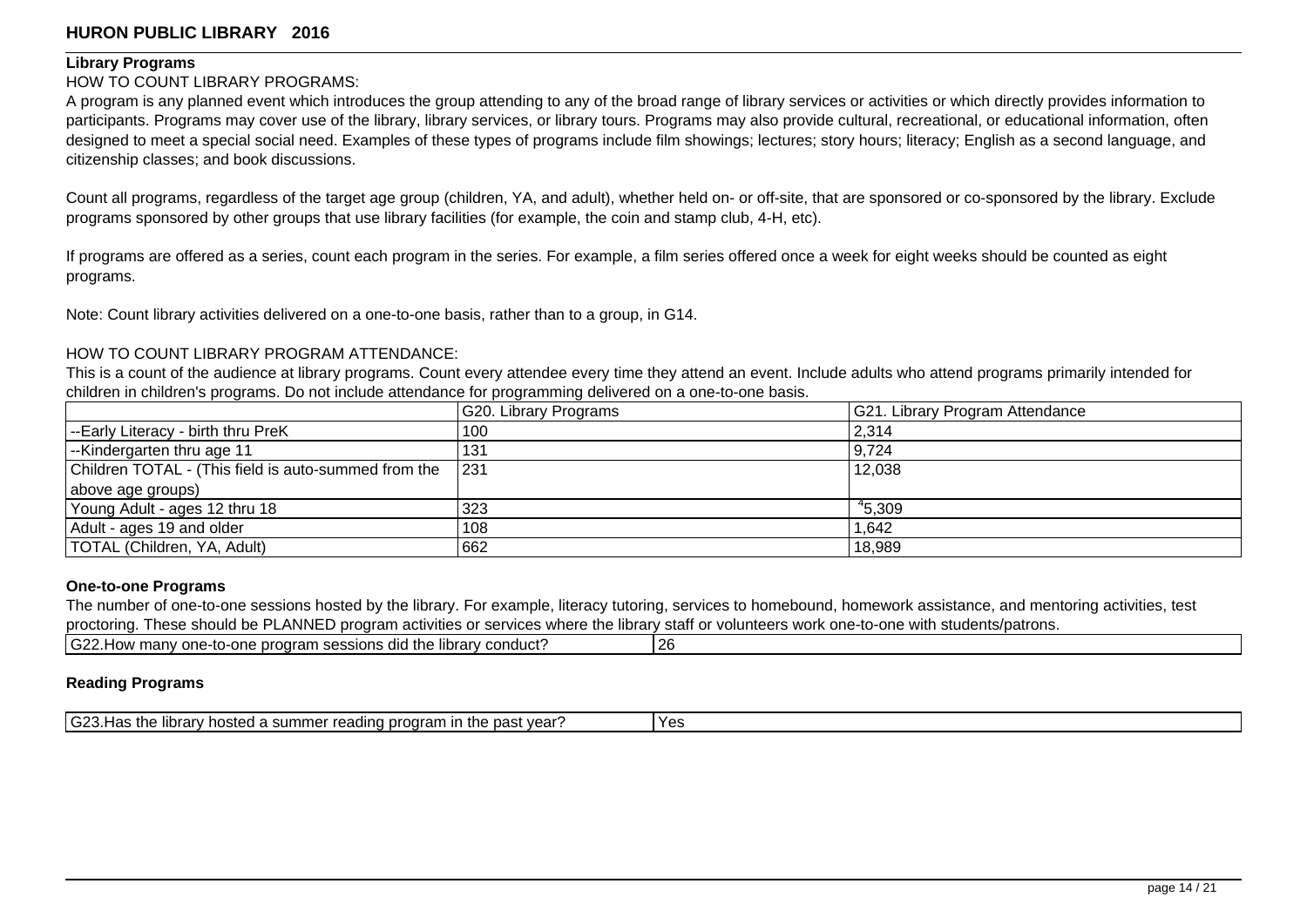### **Internet**

For instructions on what to count and how, click on the underlined question number for each item.

| G24. Does your library provide public access to the Internet?                   | Yes                        |
|---------------------------------------------------------------------------------|----------------------------|
| G25. If yes to G24, how is this access provided?                                | both                       |
| G26.Number of Internet terminals available for use by general public            | 18                         |
| G27. Number of laptop computers available for public use                        |                            |
| G28. Total Number of Internet Computers Used by General Public                  | 24                         |
| G29.Annual Number of Public Access/Internet USES/sessions (per 30-minute        | 11,707                     |
| sessions)                                                                       |                            |
| G30.Annual Wireless Sessions                                                    | 12,663                     |
| G31.URL of the library's webpage (If the library's primary Internet presence is | http://library.huronsd.com |
| Facebook page, blog, etc., use that URL.)                                       |                            |

## **Library Policies and Practices**

| G33. What is your standard circulation period for books?               | 3 weeks                  |
|------------------------------------------------------------------------|--------------------------|
| G34.Do you have a written policy for non residents?                    | Yes                      |
| G35. What do you charge/day for over due books?                        | .10                      |
| G36. Is your catalog automated?                                        | Yes                      |
| G37. What automation system do you use?                                | l Atriuum - Book Svstems |
| G38. If you have an automated system, is it connected to the Internet? | l available online       |

## **Disability Services Provided by the Library**

Does the library provide services for persons with the following disabilities?

What types of services apply? For examples, click on the underlined question number for each item.

| G39.a.Services for the Blind               | Yes |
|--------------------------------------------|-----|
| G39.b. Services for the Seeing Impaired    | Yes |
| G39.c.Services for the Physically Disabled | Yes |
| G39.d.Services for Learning Disabilities   | Yes |
| G39.e.Services for the Deaf                | Yes |

## **Resource Sharing / InterLibrary Loan**

An item of library material, or a copy of the material, is made available by one library to another upon request. It includes both lending and borrowing. The libraries involved in interlibrary loans are not under the same library administration. Report number of actual items provided to other libraries and actual items received from other libraries. Count in-state and out-of-state loan items separately.

Note: Circuit Large Print IS NOT interlibrary loan.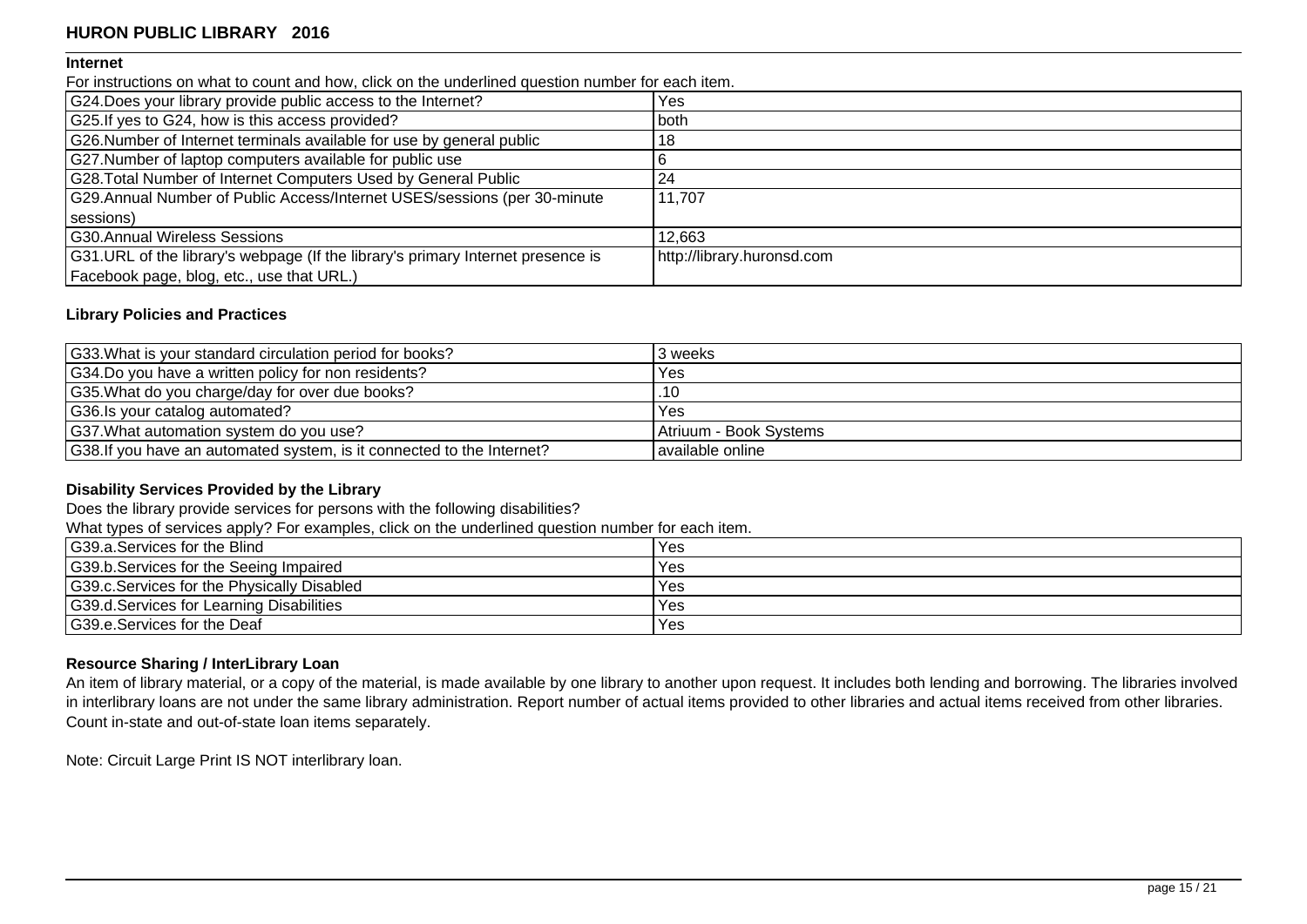## **In-State**

|                          | G40. Recieved from/borrowed from Other Libraries | <b>G41. Provided/sent/loaned to Other Libraries</b> |
|--------------------------|--------------------------------------------------|-----------------------------------------------------|
| a. SD Academic Libraries |                                                  | l 10                                                |
| b. SD Public Libraries   | 190                                              | 257                                                 |
| c. SD School Libraries   |                                                  |                                                     |
| d. SD Other Libraries    |                                                  |                                                     |
| e. SD State Library      |                                                  | 124                                                 |
| f. In-State Total        | 259                                              | 302                                                 |

# **Out-of-State**

|                        | IG40. Received from/borrowed from Other Libraries | <b>IG41. Provided/sent/loaned to Other Libraries</b> |
|------------------------|---------------------------------------------------|------------------------------------------------------|
| lg. Minitex            |                                                   |                                                      |
| h. Other Libraries     | 106                                               |                                                      |
| i. Non-Library Sources |                                                   |                                                      |
| i. Out-of-State Total  | . 147                                             | 18                                                   |

# **Total**

|        | G40.<br>Other I<br>ibraries<br>. Received from/borrowed from <b>(</b> | l G41<br>. Other '<br>.ıbrarıes<br>Provided/sent/loaned to |
|--------|-----------------------------------------------------------------------|------------------------------------------------------------|
| 'Total | 1406                                                                  | חמפי<br>$\overline{\phantom{a}}$<br>ت∟ت ا                  |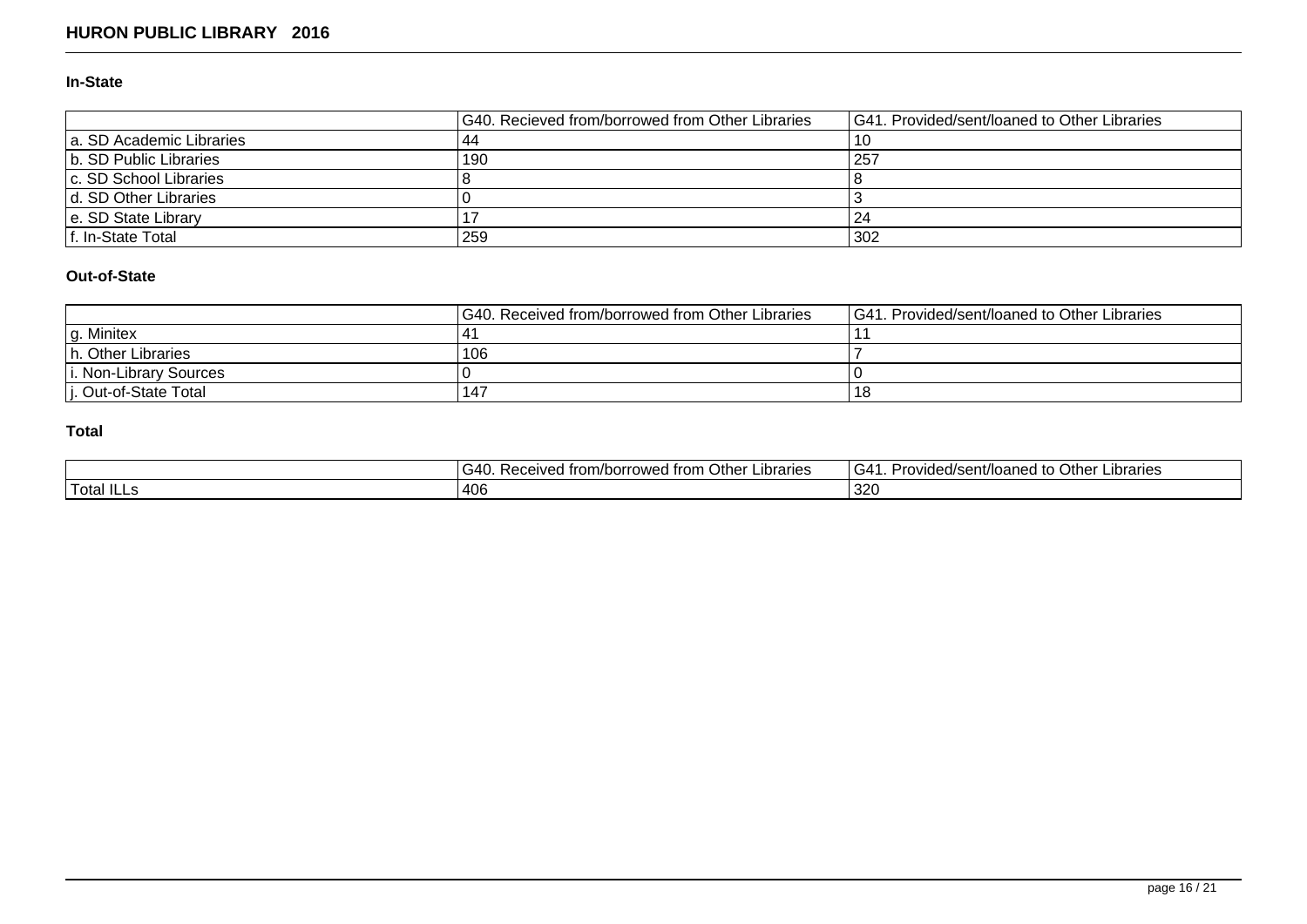## **SECTION H. TRUSTEES (Current)**

Trustees are appointed by the governing body (i.e., city council, county commission, etc.) for a term of three (3) years. At the end of the term, the governing body should be notified and the trustees either reappointed or replaced.

Please enter the library board president on the first line. Indicate the office held by other trustees. If no specific office is held enter "trustee." The librarian is not a trustee, but can hold the office of recording secretary. List ALL library trustees (FIVE or SIX) and pertinent information. School/Public Combination Libraries: If you have more than 6 Trustees, mail complete PAPER list to the State Library.

Throughout the year, please send (to the State Library) the name and the address of each new trustee as they are appointed to the board. Also indicate which board member that they replace. Your assistance in helping to maintain a current contact list for trustee is appreciated.

## Note: Email is the preferred form of contact. Be sure to include EMAIL ADDRESSES for all trustees.

| solor Ennam to this protonical term of contact: Boldard |                    |                      |                    |                   |                   |                      |
|---------------------------------------------------------|--------------------|----------------------|--------------------|-------------------|-------------------|----------------------|
|                                                         | H01. Trustee Name  | H02. Mailing Address | H03. Daytime Phone | H04. Office Held  | H05. Term Expires | H06. Trustee Email   |
|                                                         |                    |                      |                    |                   |                   | We do not share      |
|                                                         |                    |                      |                    |                   |                   | trustee email        |
|                                                         |                    |                      |                    |                   |                   | addresses outside of |
|                                                         |                    |                      |                    |                   |                   | the State Library.)  |
|                                                         | Julie Hill         |                      |                    |                   | 2017              |                      |
|                                                         |                    |                      |                    |                   |                   |                      |
|                                                         | Jim Gropper        |                      |                    | Vice-President    | 2018              |                      |
|                                                         |                    |                      |                    |                   |                   |                      |
|                                                         | Kristy Jungeman    |                      |                    | <b>Trustee</b>    | 2018              |                      |
|                                                         |                    |                      |                    |                   |                   |                      |
|                                                         | Dave Wright        |                      |                    | <b>Trustee</b>    | 2019              |                      |
|                                                         |                    |                      |                    |                   |                   |                      |
|                                                         | Daryn Hicks        |                      |                    | Trustee           | 2019              |                      |
|                                                         |                    |                      |                    |                   |                   |                      |
|                                                         | <b>Bryan Smith</b> |                      |                    | City Council Rep. | 2017              |                      |
|                                                         |                    |                      |                    |                   |                   |                      |

## **Library Trustee / Board Information**

Information pertaining to library trustees, board meetings, open meetings law can be found at: [Public Library Trustee Wiki](http://sdstatelibrary.wikispaces.com/)

| H07.Trustee Meetings Held per Year                              | Monthly                               |
|-----------------------------------------------------------------|---------------------------------------|
| H08. Trustees Appointed By                                      | City Council                          |
| H09.Trustee Meeting Schedule                                    | l Fourth Tuesdav of the month at 5 pm |
| H10.Date of Last Public Library Board Meeting                   | 12017-03-28                           |
| H11. Are you aware of and comply with the SD Open Meetings law? | Yes                                   |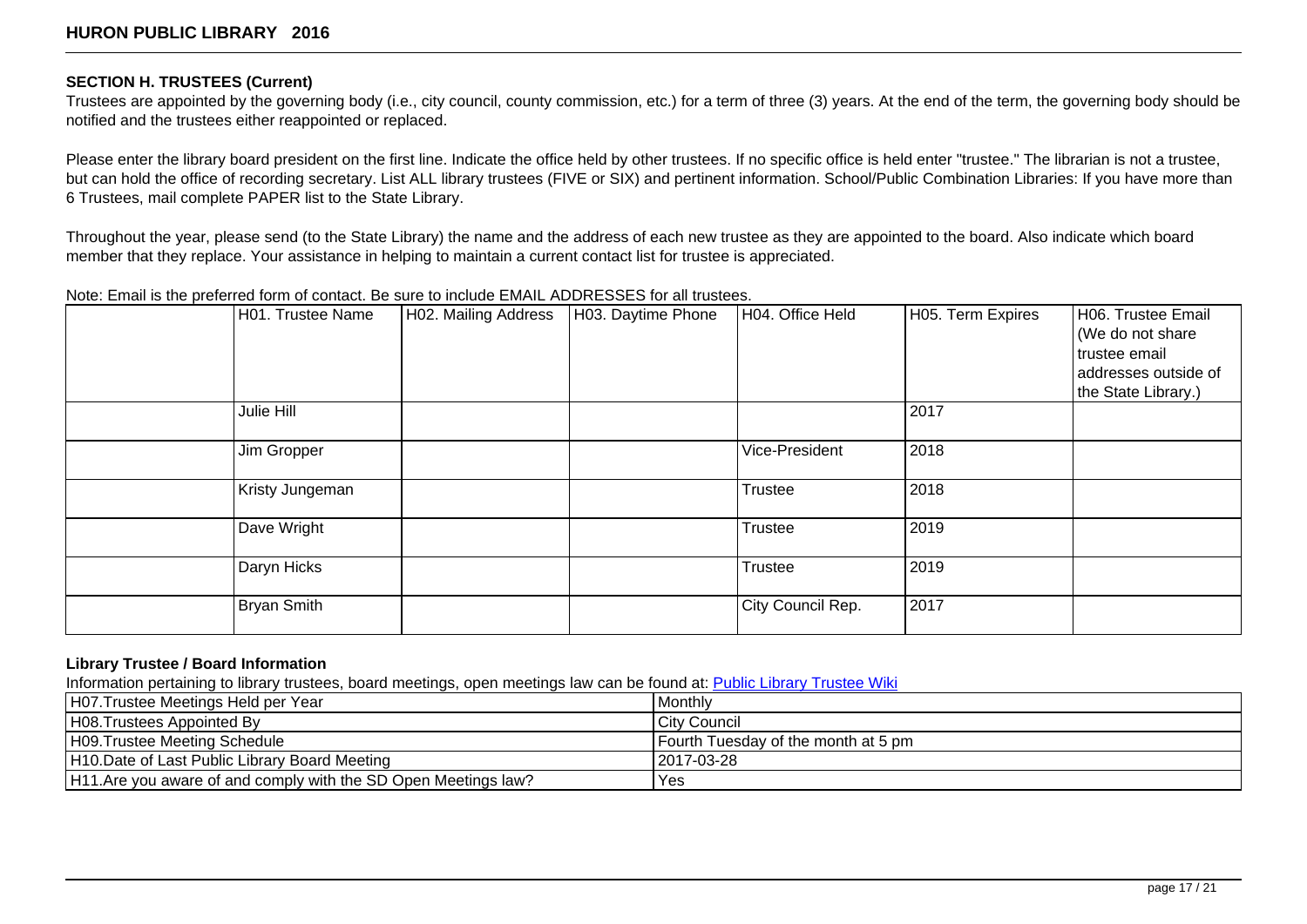# **Friends of the Library**

| $\sqrt{2}$<br>H <sub>12</sub> FOL<br>Librarv Group)<br>(Friends of the<br>UL ( | Yes.          |
|--------------------------------------------------------------------------------|---------------|
| H13.1                                                                          | SD 57350-2841 |
| $\sim$                                                                         | ∴herrٽ        |
| - President's Name and Address                                                 | ' Fugisang.   |
| ∵∪∟                                                                            | .             |

# **Library Foundation**

| H <sub>1</sub><br>Foundation.<br>∖brarv<br>' have<br>ıbrar<br>∴Jes vour ™                                         | .No |
|-------------------------------------------------------------------------------------------------------------------|-----|
| H <sub>15</sub><br>Name<br>Address<br>⊃r∩<br>sident s<br>on.<br>indation<br>∟ıbrar<br>$    -$<br>anu :<br>. כ<br> |     |

# **SECTION I. STANDARDS / POLICIES / SPECIAL EVENTS / SUPPLEMENTAL QUESTIONS**

Learn more about voluntary SD Accreditation and Certification on the SDSL website: [SD Public Library Standards](http://library.sd.gov/LIB/DEV/standards.aspx)

| 101. Library Accredited to SD Accreditation Standards?          | 'No  |
|-----------------------------------------------------------------|------|
| 102. Renewal Year for SD Accreditation Standards                |      |
| 103. Library Director Certified by SD Certification Standards?  | l No |
| 104. Renewal Year for Director's SD Certification Standards     |      |
| 105. Local Governmental Ordinance or Minutes on file with SDSL? | No   |
| 106. Library Board By-Laws Updated in Last Two Years?           | Yes  |
| 107. Technology/Internet Policies Updated in Last Two Years?    | Yes  |
| 108. Library has an Up-to-date Disaster Plan?                   | Yes  |

# **Special Services/Events**

| 109. Narative listing of special events hosted by the library or special services offered   Adult crafts & coloring, Authors Among Us series, Teen Tech Week, NLW, Teen |                                                                      |
|-------------------------------------------------------------------------------------------------------------------------------------------------------------------------|----------------------------------------------------------------------|
| lin 2016.                                                                                                                                                               | Nerf Wars, Lost Sock Day, Wandering Readers, 2016 Readers Challenge, |

# **Supplemental Questions 2016**

| 110. Would the library staff and/or library board members like to schedule a visit from No |      |
|--------------------------------------------------------------------------------------------|------|
| one of the State Library Outreach staff in 2017?                                           |      |
| (111.Do library staff and/or trustees maintain membership (individual or institutional)    | IYes |
| In the South Dakota Library Association (SDLA)?                                            |      |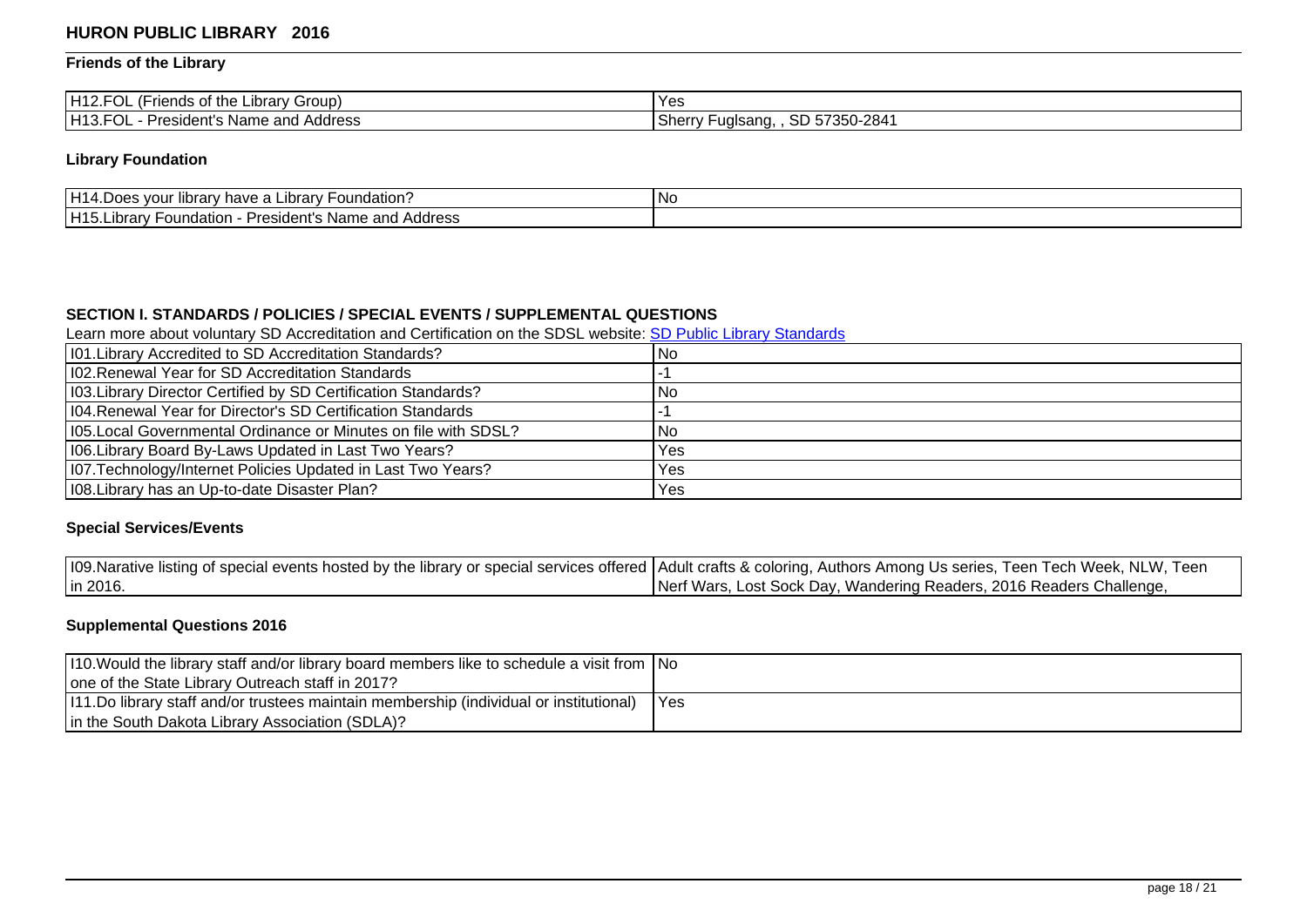## **SECTION J. SUBMISSION**

1. SD [Survey Certification Form](https://sd.countingopinions.com/docs/sd/SD_Survey_Certification_Form_2016.pdf) must be printed off and SIGNED by:

A) the head librarian and

B) the President of the Board of Trustees and

C) a city or county official such as the Finance Officer, county commissioner or mayor.

You may scan the completed form and attach it by clicking the "Browse" button (below) and uploading the file from your computer at the time of submission. (Be sure to save original form for your records.)

...or...

Within 30 days of the electronic submission, the signed certificate should be mailed to:

South Dakota State Library Attn: Shawn Behrends, Data Coordinator 800 Governors Drive Pierre, South Dakota 57501-2294 1-800-423-6665

By signing it, you are stating that the information is CORRECT, including the accuracy of the financial information, to the best of you and your governing body's (city/county/school district) knowledge. YOUR ANNUAL REPORT IS NOT COMPLETE UNTIL WE HAVE RECEIVED YOUR LIBRARY'S SIGNED CERTIFICATION FORM.

2. When ready to submit your electronic report you must click the Submit/Lock button in the upper right-hand quadrant of the screen.

3. You will see a locked icon where the Submit/Lock button was if your submission is successful. Otherwise, you will receive a notice on your screen listing the fields with missing data, and/or failed edit checks. Please use the notepad icons to the left of the input field at add annotations to satisfy edit checks. After your annual report is submitted electronically you will be contacted for corrections or to clarify answers.

Note: A copy of your survey can be printed before or after your survey has been submitted.

If you experience difficulty submitting your report, call the SDSL Data Coordinator 1-280-5834 or the State Library (toll free) 1-800-423-6665.

Thank you for your assistance in helping us collect accurate and timely information for the state and federal government. This is vital information which supports local, state and federal lobbying for essential library services including the SDSL statewide electronic database resources made available free of charge.

| J01.Upload signed and completed South Dakota Public Library Survey Certification  mailing form |  |
|------------------------------------------------------------------------------------------------|--|
| Form here.                                                                                     |  |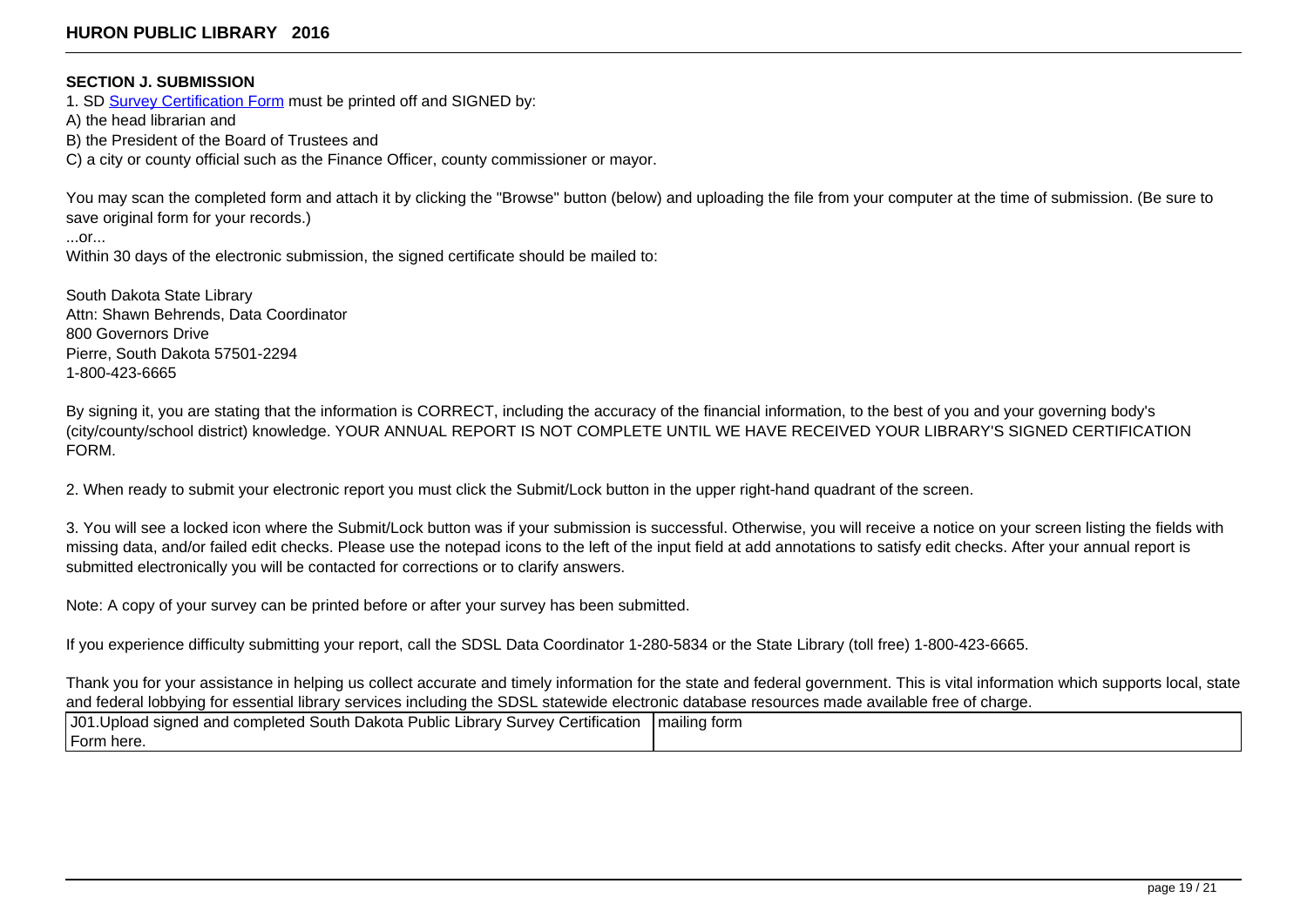# **Survey Contacts**

| J02.Librarian<br>Staff '<br>. Completing the Survev<br>Member<br>or                              | <b>Aple</b><br>hirlev د |
|--------------------------------------------------------------------------------------------------|-------------------------|
| J03. President of Board of<br><br>then<br>∶of institution)<br>Trustees (if no Board.<br>director | ۱۱۵.<br>Julie Hill      |

# **RATIOS & PERCENTAGES (FYI)**

These are key ratios and percentages generated by the survey tool that may be of interest. Per capita ratios are based on the unduplicated population of the library's service area.

# **Financial Measures**

| Local Revenue per Capita                 | \$61.68 |
|------------------------------------------|---------|
| Total Revenue per Capita                 | 566.32  |
| Total Operating Expenditures per Capita  | \$60.64 |
| Total Collection Expenditures per Capita | \$10.29 |

# **Service Measures**

| Registered Borrowers Per Capita            | .U.S |
|--------------------------------------------|------|
| Library Visits per Capita                  | 6.9  |
| <b>Circulation Per Registered Borrower</b> | 20.  |
| Total Circulation per Capita               | 10.3 |
| Public Internet Computer Uses Per Capita   | .0.9 |

# **Collection and Circulation Ratios**

| <b>Circulation</b><br>' Holdings)<br>$\sim$<br>' otal<br>l otal<br>Circulation/ '<br>, urnover                    | $\sim$<br>، ن. |
|-------------------------------------------------------------------------------------------------------------------|----------------|
| <b>Circulation</b><br><sup>1</sup> Circulation<br>Children's<br>f Total<br>Percent of<br>∩'s Books As F<br>. of ' | 29.7%          |
| <b>Circulation</b><br>I Circulation<br><sup>:</sup> Electonic Materials as P<br>⊺otal<br>Percent of<br>ot :       | 26.4%          |